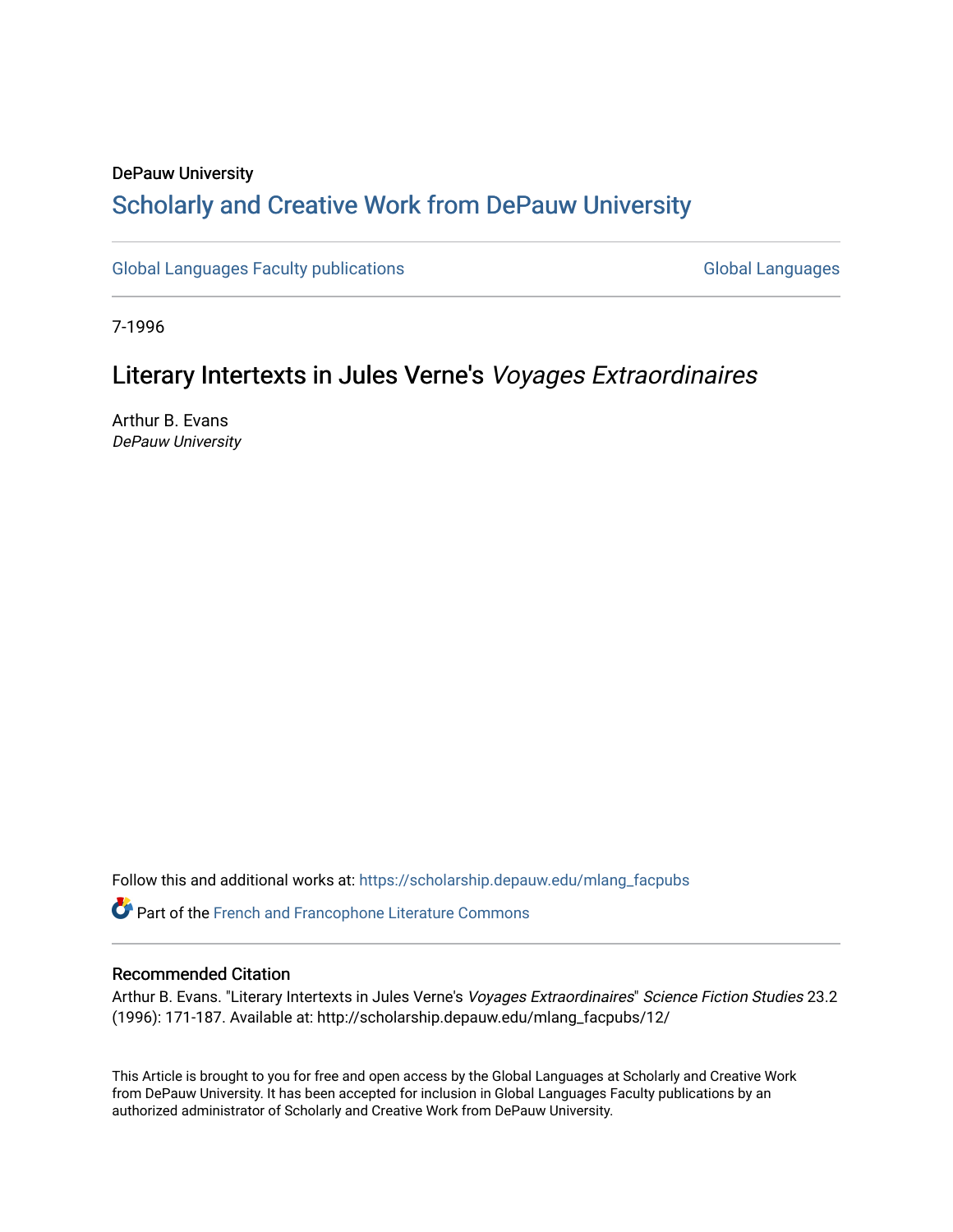*Voyages Extraordinaires*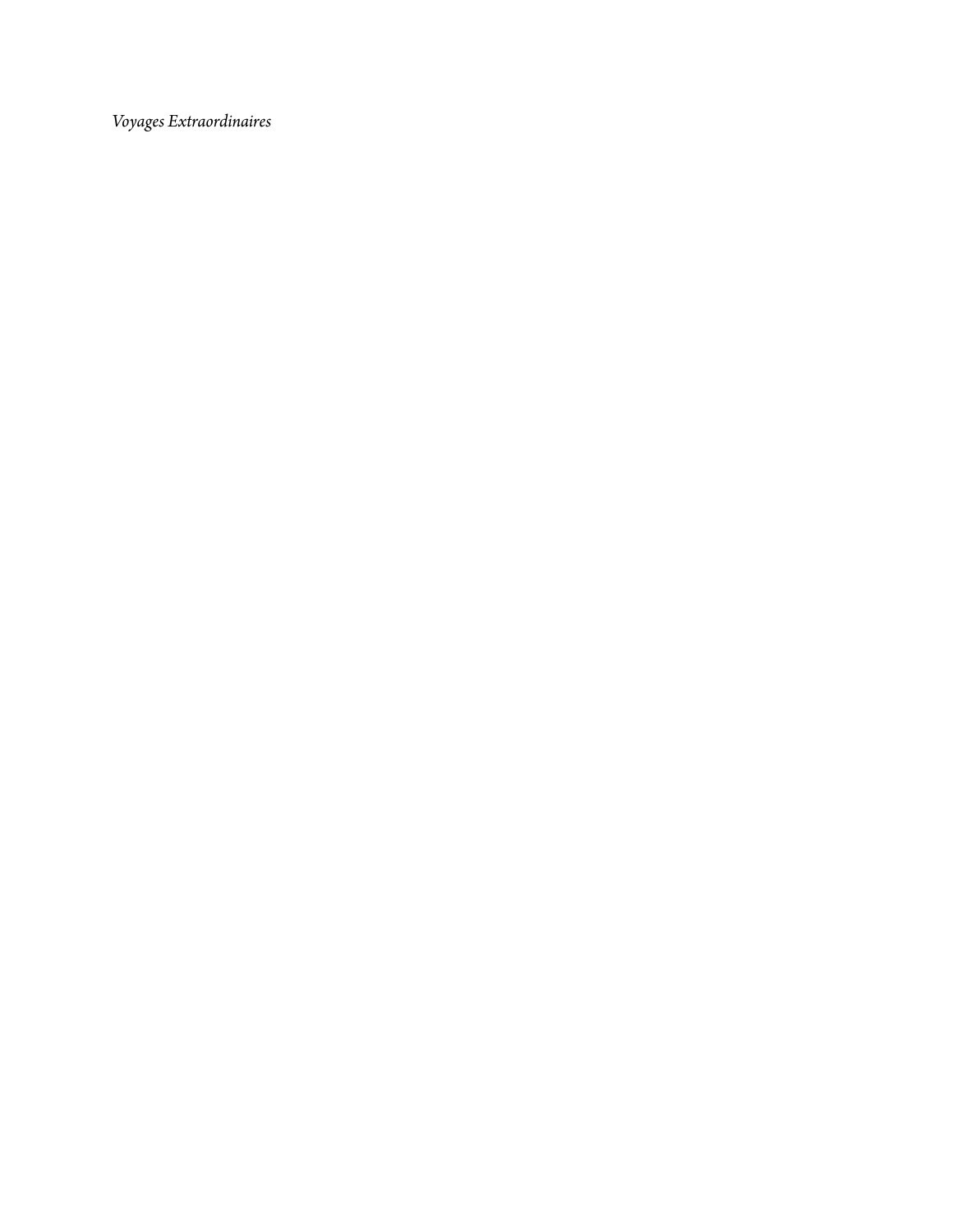# **[DePauw University](http://depauw.edu)**

[From the SelectedWorks of Arthur Bruce Evans](http://works.bepress.com/arthur_evans)

July 1996

## Literary Intertexts in Jules Verne ' s *Voyages Extraordinaires*

[Contact](http://works.bepress.com/arthur_evans/contact.html) [Start Your Own](http://works.bepress.com/cgi/sw_user_setup.cgi) Notify Me [of New Work](http://works.bepress.com/arthur_evans) Author **SelectedWorks** SCTEDWOR Available at: [http://works.bepress.com/arthur\\_evans/14](http://works.bepress.com/arthur_evans/14)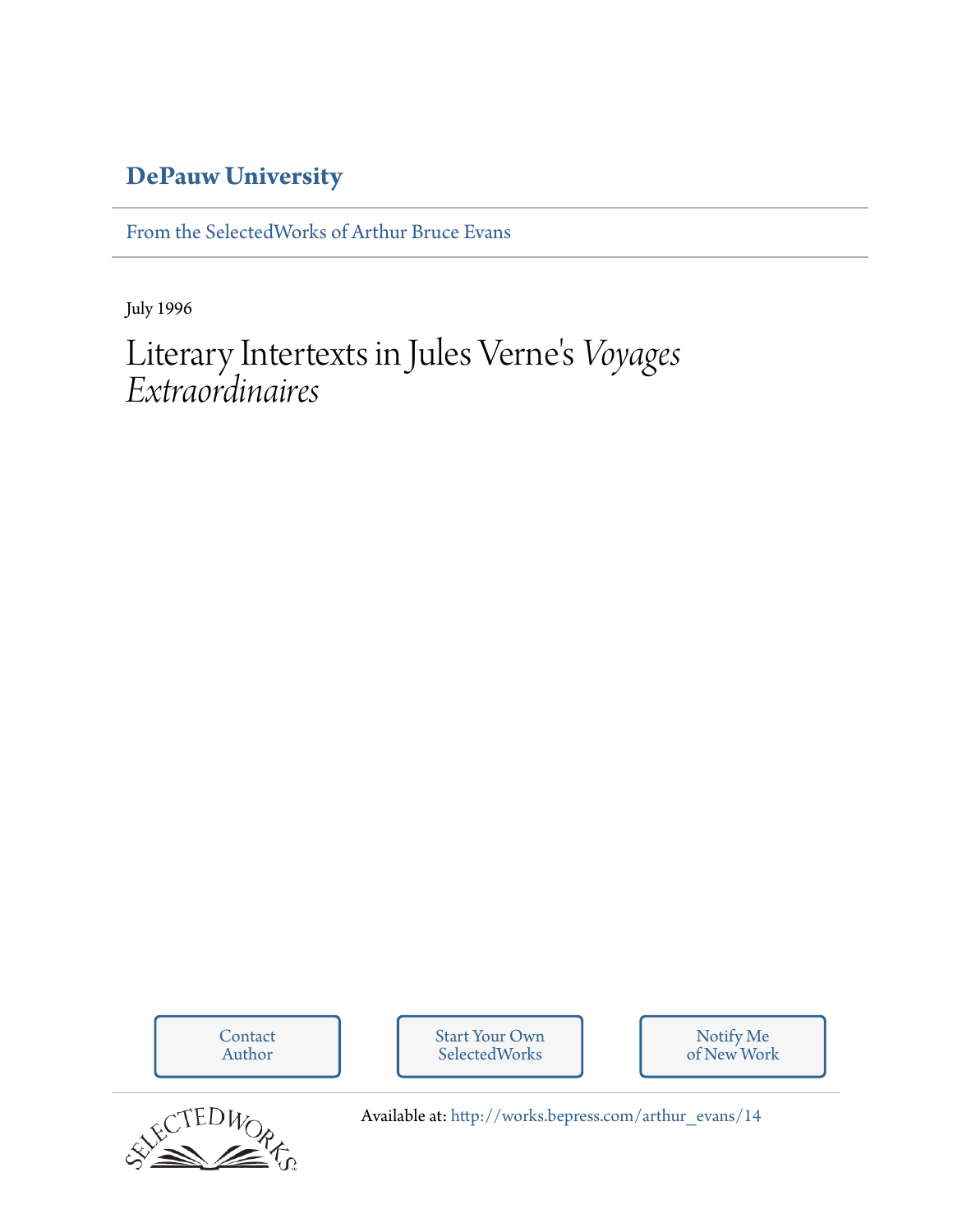## **Arthur B. Evans**

### **Literary Intertexts in Jules Verne's** *Voyages Extraordinaires*

Contrary to popular belief (in America, at least), Jules Verne was neither a scientist, nor an inventor, nor a geographer. He was a writer. During the 1850s, Verne was an aspiring young dramatist with a degree in law, a passionate love for literature, and a job at the Paris stock market. He began his professional writing career by penning short articles on scientific and historical topics for the lucrative journal *Musée des Familles* in order to supplement his meager income. Verne culled the facts he needed for these articles from long sessions in the Bibliothèque Nationale poring over various reference books, scientific magazines, and newspapers. In so doing, the young author came to envision the possibility of incorporating all this documentation into a new and innovative type of novel whose narrative format would simultaneously blend fiction with fact, adventure with didacticism, and literary motifs with scientific data. Some ten years later in 1863 (following his publisher Hetzel's rejection of his first attempt at such a novel in *Paris au XXe siècle*), Verne's *Cinq semaines en ballon* [*Five Weeks in a Balloon*] appeared—the first example of a new literary genre dubbed the *roman scientifique* and the first work in what would ultimately become the series called the *Voyages Extraordinaires*. 1

One much-discussed trademark of Verne's writing style is that he continually cites famous scientists, geographers, and historians—sometimes quoting sizable portions from their works and inserting them directly into his narratives. I have argued elsewhere, for instance, that Verne used this particular strategy to help increase the authoritative credibility of the scientific pedagogy contained in his novels, to bolster the verisimilitude of his fictional plotstructures, and to experiment stylistically with the juxtaposition of scientific and literary terminology. 2

However, a much less-discussed aspect of Verne's oeuvre (perhaps because of its pervasiveness) is his repeated allusions to well-known *literary* figures and their works—allusions which function so as to firmly anchor his narratives to a recognizable cultural tradition, and thereby broaden Verne's own literary authoritativeness by identifying his novels more closely with those of the canonical literature(s) of his time. It is this aspect of Verne's unique narrative recipe that I wish to investigate in the following essay.<sup>3</sup>

Verne's literary tastes and training are easily discernable by the selection of authors whom he chooses to cite most frequently. Although, from French literature, he sometimes quotes "classical" writers like Rabelais,<sup>4</sup> Cyrano de Bergerac,<sup>5</sup> Honoré d'Urfé,<sup>6</sup> Corneille,<sup>7</sup> Racine,<sup>8</sup> Voltaire,<sup>9</sup> Diderot,<sup>10</sup> Féne $lon<sub>11</sub>$  and La Fontaine<sup>12</sup> when he is making a rhetorical point, Verne's preferences generally run to more Romantic writers such as Rousseau,<sup>13</sup> Dumas père,  $^{14}$  Victor Hugo,  $^{15}$  Alfred de Musset,  $^{16}$  Michelet,  $^{17}$  and Baudelaire $^{18}$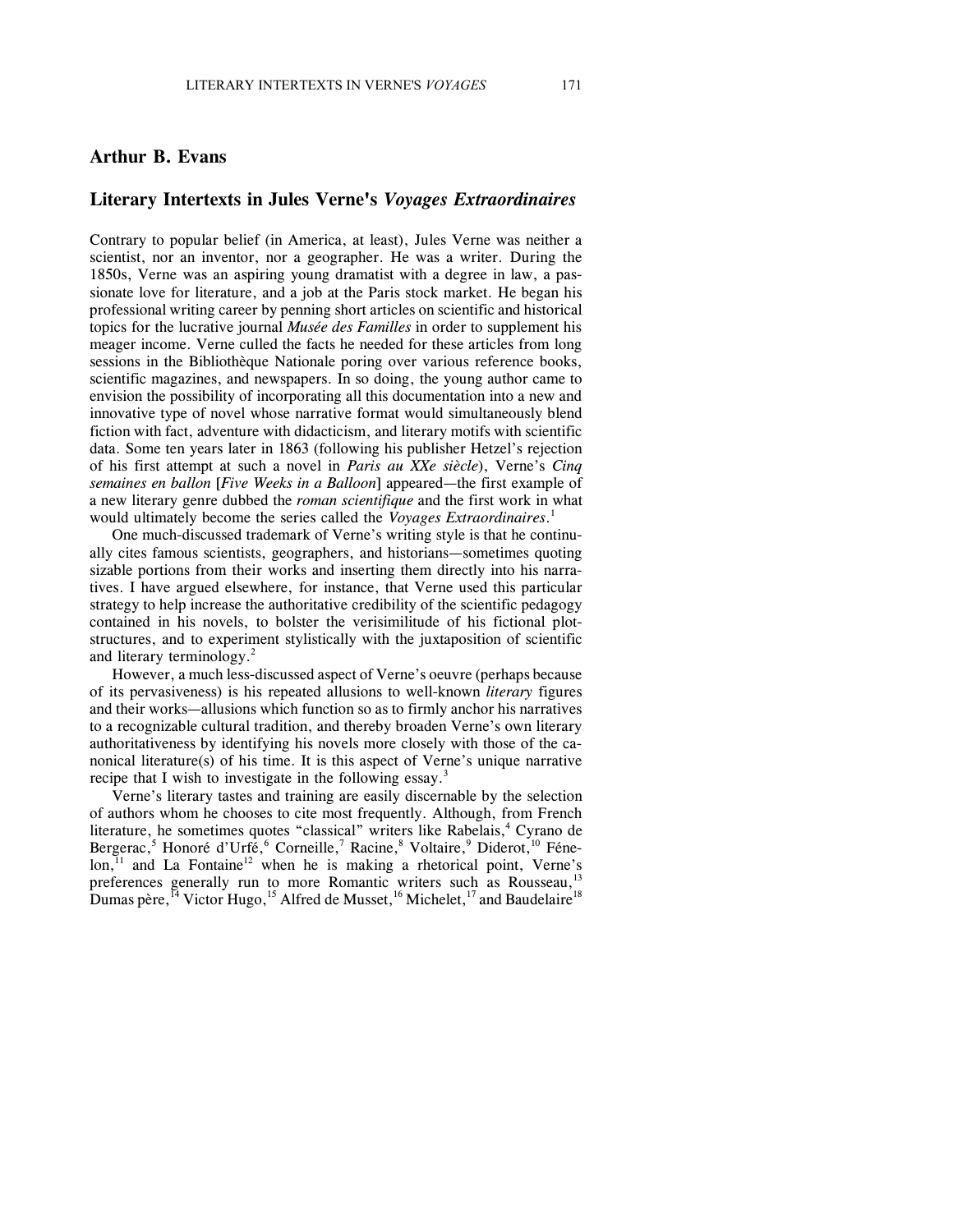when he is fleshing out fictional characters or portraying emotional states. And, although (like most educated 19th-century *hommes de lettres*) Verne is seemingly well-read in the Bible<sup>19</sup> and in the writers of antiquity such as Ovid,<sup>20</sup> Aristotle,<sup>21</sup> Homer,<sup>22</sup> Horace,<sup>23</sup> and Virgil,<sup>24</sup> he is nevertheless much more likely to cite or quote certain English and German authors with whom he apparently felt a certain spiritual kinship: novelists, poets, and dramatists like Shakespeare,<sup>25</sup> Dickens,<sup>26</sup> Wordsworth,<sup>27</sup> Swift,<sup>28</sup> Defoe,<sup>29</sup> Pope,<sup>30</sup> Byron, $31$  Goethe, $32$  and Hoffmann.<sup>33</sup>

In addition to their presence as overt literary citations, these authors and works can also be discerned in many of Verne's habitually used themes, moral biases, and stylistic idiosyncracies. An exhaustive investigation of these (undoubtedly) thousands of intertextual phenomena would, of course, exceed the limits of this study. But pointing out and discussing a small number of them should suffice to highlight the broad scope of Verne's borrowings and to suggest the omnipresence of these literary intertexts at all levels of his narration.

For example, the very goal of Verne's *Voyages Extraordinaires* as outlined by his publisher Hetzel—"to outline all the geographical, geological, physical, and astonomical knowledge amassed by modern science and to recount, in an entertaining and picturesque format...the history of the universe<sup>"34</sup>—can be seen to closely resemble that of Verne's friend and mentor Alexandre Dumas père as the latter once described the goal of his unfinished *Isaac Laquédem*: "...all this makes for a universal epic, which is nothing less that the history of the world"<sup>35</sup> And there are a number of surprising parallels between Dumas's epic novel and Verne's own *Voyage au centre de la Terre* [Journey to the Center of the Earth]. For example, in *Isaac Laquédem*, the hero Laquédem is guided to the center of the Earth by Tyane, a scientist and disciple of Pythagoras. During the long subterranean descent, the former is obliged (much like Verne's young Axel) to "build up an entire arsenal of Science"<sup>36</sup> by examining the geological history of the planet as shown in the successive strata of rock through which they pass. At the Earth's core, he is told:

"... there where the compressed air has, due to the pressure of the upper levels, acquired a greater density...exists an enclosed, spherically-shaped cavern which is illuminated by two pale stars known as Pluto and Proserpine."37

Similarly, in Verne's *Voyage au centre de la Terre*, as his three explorers discover an unknown world inside the Earth, Axel exclaims:

"Then I remembered this theory about an English captain who compared the Earth to a huge, hollow sphere where, in its interior, the air stayed luminous because of the pressure, and where two stars, Pluto and Proserpine, circled there in their mysterious orbits. Could he have been right?"<sup>38</sup>

Further, in his *Voyages et aventures du capitaine Hatteras* (published the following year), Verne's scientist Dr. Clawbonny explains to the crew of the British ship *Forward* during their voyage toward the north pole: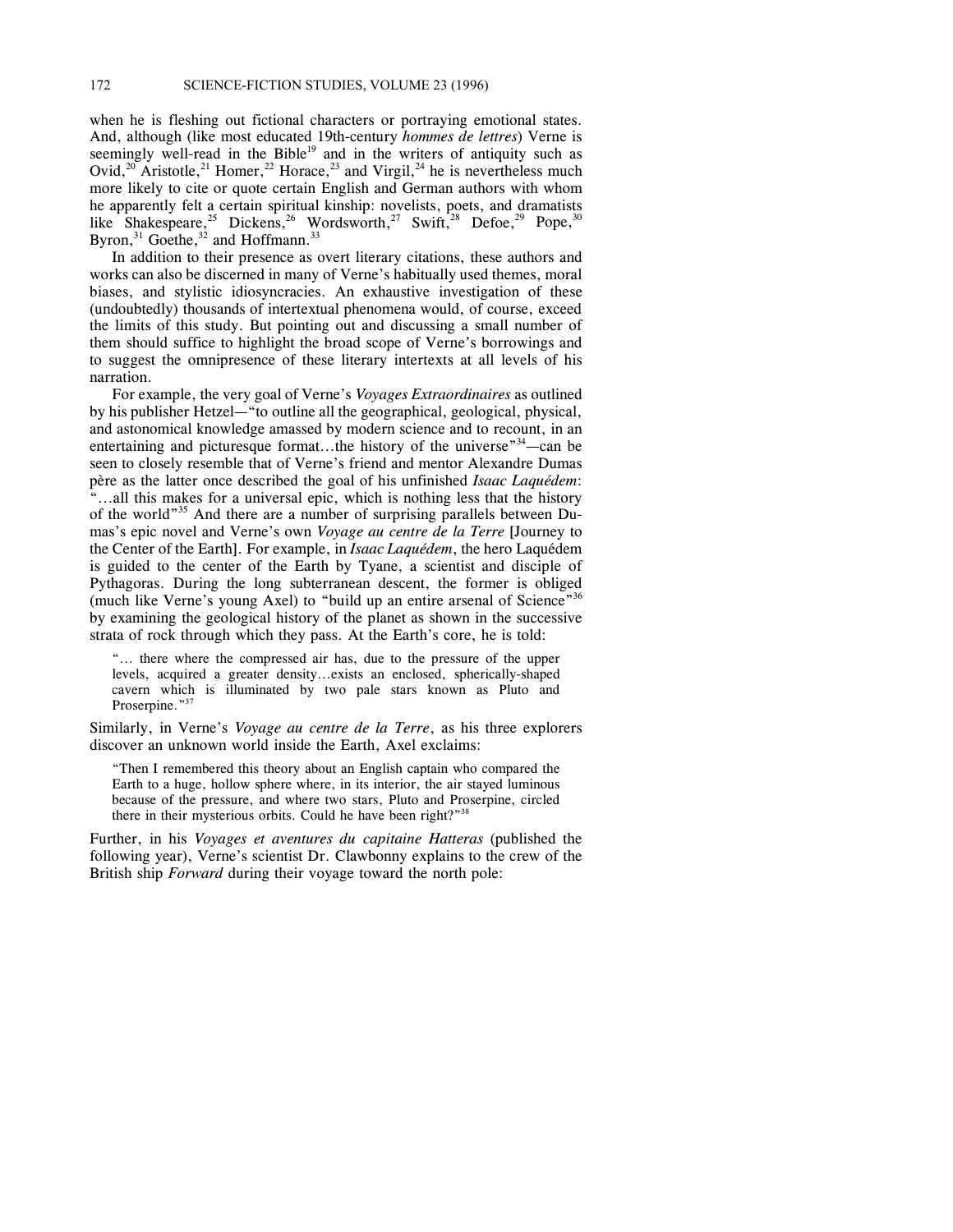"Finally, it has recently been claimed that, at the poles, there was an immense opening, which was the source of the lights of the aurora borealis, and by which one could penetrate into the interior of the world. Then, inside this hollow sphere, it was imagined that there existed two planets, Pluto and Proserpine, and that the air was luminous because of the strong pressure exerted on it."

"They said all that?" asked Altamont.

"And wrote about it, and very seriously. Captain Synness, one of our countrymen, even proposed to Humphry Davy, Humboldt, and Arago that they attempt an expedition. But these scientists refused."<sup>39</sup>

Both Dumas and Verne's fictional speculations on this matter have been noted by scholars, who invariably attribute them to a common 19th-century source. In 1818, a certain Yankee (not British) infantry captain named John Cleves Symmes (not "Synness") attracted world-wide attention, sparked international controversy, and inspired numerous hollow-earth stories both during his lifetime and after $40$  when he made the following appeal:

To All the World! I declare the Earth is hollow, and habitable within; containing a number of concentrick [sic] spheres, one within the other, and that is it open at the poles 12 or 16 degrees; I pledge my life in support of this truth, and am ready to explore the hollow if the world will support and aid me in this undertaking.<sup>41</sup>

Two years later, in 1820, a certain Captain Adam Seaborn published one of the first American utopias called *Symzonia: A Voyage of Discovery*—a supposed chronicle of his voyage to the interior of the Earth via an opening at the pole and his discovery of an idyllic subterranean civilization therein<sup>42</sup>. Subsequently, in 1826, Symmes's hollow-Earth hypotheses were published in a "scientific" treatise entitled *Symmes's Theory of Concentric Spheres*. 43

But, contrary to accepted belief, *nowhere* in Seaborn's novel nor in Symmes's various texts does one find any mention of the center of the Earth containing the two planet/stars "Pluton et Proserpine" or of a luminous "compressed" atmosphere supposedly surrounding them. Verne, who normally gleaned his scientific documentation from newspaper reports, journal articles, and reference books, appears to have culled the details of this particular theory directly from the imaginative fiction of Alexandre Dumas.

A great many other French *littérateurs* haunt the pages of the *Voyages Extraordinaires*—some quite explicitly, others more implicitly. Let us take the unlikely example of the French symbolist poet Charles Baudelaire, for instance. Although traditionally categorized at opposite ends of the literary spectrum, echoes of Baudelaire's *Les Fleurs du Mal* can often be heard in Verne's texts. In fact, the first few verses of the Baudelaire's poem titled "Le Voyage" could be viewed as emblematic of both the implied reader and the thematic scope of the *Voyages Extraordinaires* as a whole: "For the child who loves postcards and stamps, the universe is equal to his vast appetite..."<sup>44</sup> But more specific baudelairian intertexts are also embedded in the narrative fabric of several Vernian novels. For example, when viewed in the context of the opening verses of Baudelaire's poem "L'Homme et la Mer" ["Man and the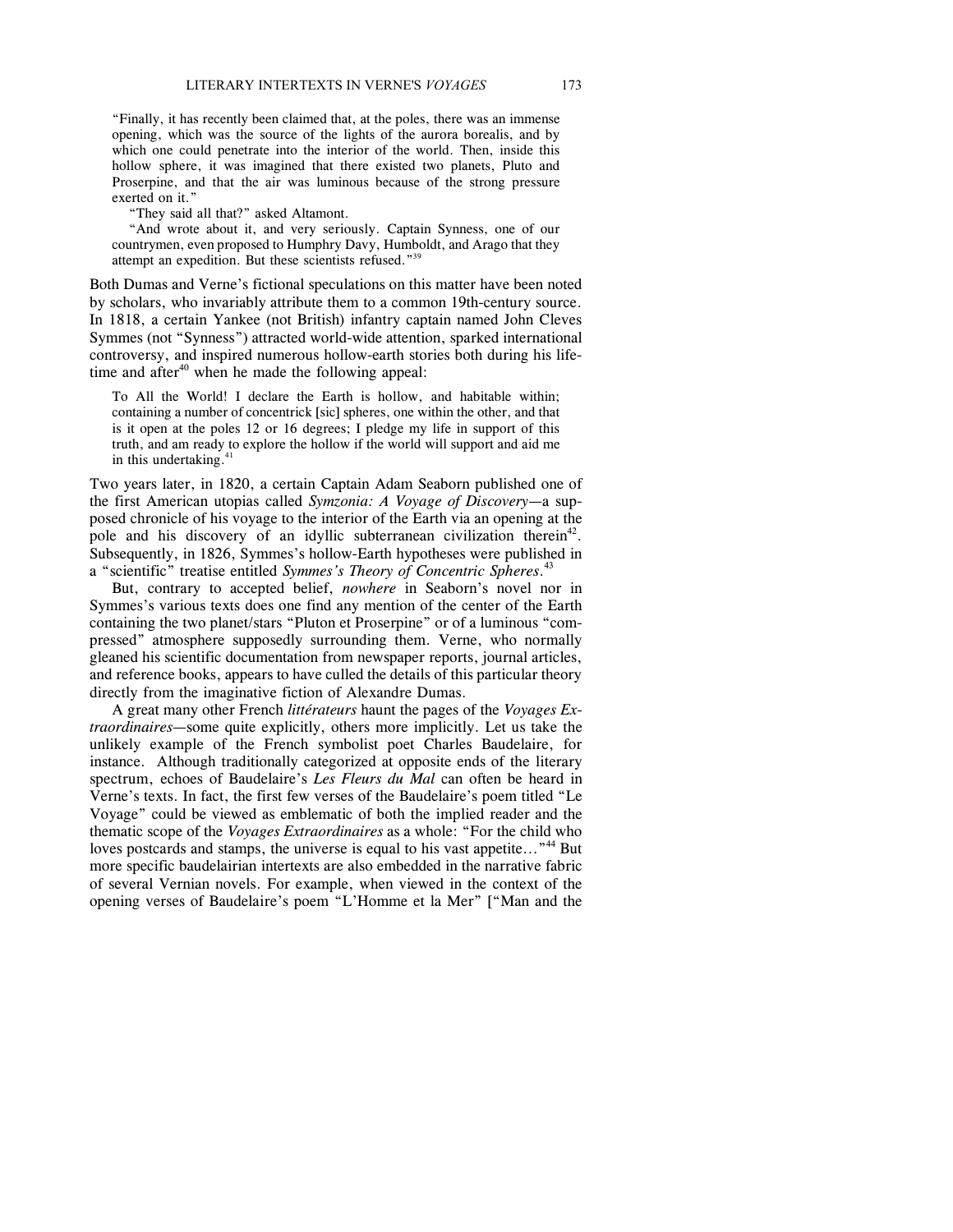Sea'']—"Free man, you will always cherish the sea!"<sup>45</sup>—Captain Nemo's empassioned praises of the sea in *Vingt mille lieues sous les mers* [*Twenty Thousand Leagues under the Sea*]—"Ah, monsieur, to live in the bosom of the seas! There alone is independence! There I recognize no masters! There I am free!"<sup>46</sup>—seem doubly suggestive. And Baudelaire's obsession with the passage of time, often anthropomorphized into images such as the one in his poem "L'Horloge" ["The Clock''], reappears in a surprisingly similar fashion in Verne's short story "Maître Zacharius" ["Master Zacharius''] which is a rather fantastic tale about a Faustian Geneva clockmaker whose soul, bartered for fame and fortune, is consumed by a living incarnation of his handiwork. Lastly, in attempting perhaps to give the flying machine a greater degree of poetic amplitude, Verne conferred upon the ship-like helicopter of *Robur-leconquérant* [published in English as *Robur the Conqueror* and as *The Clipper of the Clouds*] the name "L'Albatros"—recalling the famous allegorical poem of the same name by Baudelaire, a poem which ends by explaining:

The Poet is similar to this prince of the clouds Who haunts the tempest and laughs at the archer; Exiled on the ground amidst hoots of scorn, His giant's wings prevent him from walking.<sup>47</sup>

Verne's narrative strategy seems clear. The function of his literary citations as credibility-builders has been noted. But, in this case, Verne's use of the term "L'Albatros" (with the many literary connotations that it carries, from Coleridge to Poe and from Michelet to Baudelaire) serves to complement his portrayal of the fictional hero of this novel, Robur himself. For Robur, a true "prince of the clouds" (as Captain Nemo might be called—quite literally, as we discover in *L'Ile mystérieuse* [*The Mysterious Island*]—a "prince of the seas"), also found himself to be an "exile" on land and jeered at by his contemporaries. But, once aboard his powerful airship, this technological *génie* braves the worst of storms and soars far above the bullets fired at him, exulting in his supremacy over his earthbound rivals. Baudelaire's poetic allegory is thus clothed in new scientific regalia; it is now the *scientist* who becomes the poet, and it is now the *machine* (and the knowledge that created it) which becomes the symbol of earthly transcendence.

Intertexts from English, German, and American literature are also abundant in Verne's *Voyages Extraordinaires*. The floating island-utopia of *L'Ile à hélice* [*Propeller Island*], for example, is reminiscent not only of those mobile sail-propelled cities described by Cyrano de Bergerac in *Les Etats et empires du soleil* [*The States and Empires of the Sun*] but also of Swift's Laputa in *Gulliver's Travels*. Certain scenes and characters in Verne's *P'tit-Bonhomme* [*Foundling Mick*] and *Le Rayon vert* [*The Green Ray*] strongly resemble their counterparts in certain novels by Dickens such as *David Copperfield* and *Oliver Twist*<sup>48</sup> . Daniel Defoe's *Robinson Crusoe* seems almost omnipresent in the dozens of shipwreck, castaway, and colonization motifs that proliferate throughout the *Voyages Extraordinaires*. Shakespeare's Shylock of *The Merchant of Venice* is duplicated in Isac [sic] Hakhabut of Verne's *Hector Servadac* [in English as *Hector Servadac* and as *Off on a Comet*]. And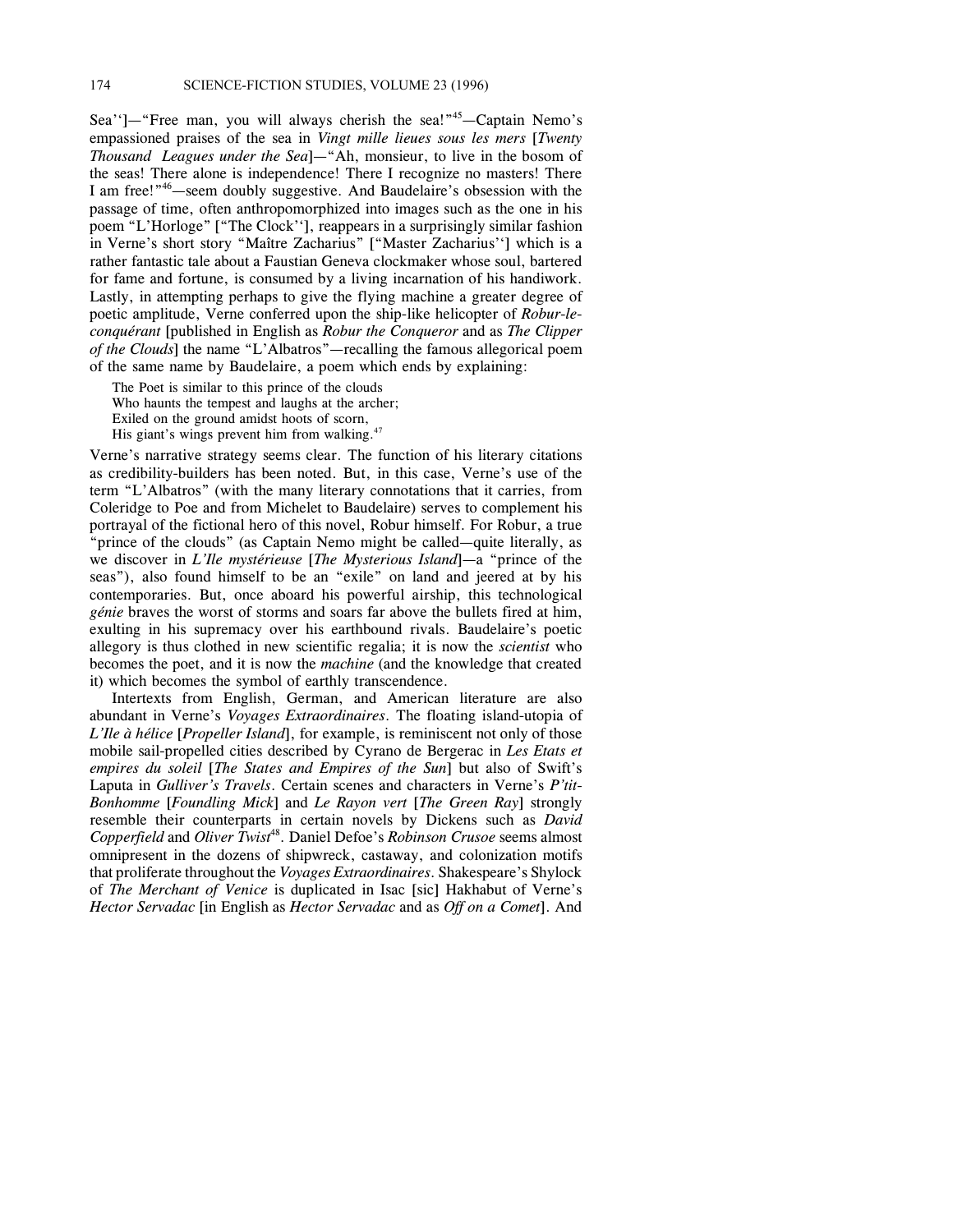E.T.A. Hoffmann's *The Sandman* is the thematic touchstone for Verne's gothic *Le Château des Carpathes* [*The Carpathian Castle*], among other novels.<sup>49</sup>

But three foreign authors in particular seem to have exerted a powerful influence on Jules Verne during his early career and, as a result, are truly ubiquitous in Verne's work: James Fenimore Cooper, Walter Scott, and Edgar Allan Poe.

James Fenimore Cooper's exotic tales of the New World in his so-called "Leatherstocking" series—*The Pioneers* (1823), *The Last of the Mohicans* (1826), *The Prairie* (1827), *The Pathfinder* (1840), and *The Deerslayer* (1841) —as well as in his sea-faring novels like *The Pilot* (1823), seem to have fired the imagination of young Verne and prompted him to consciously imitate this author in his earliest short stories for the *Museé des Familles*. Concerning the first of these, *Un Drame au Mexique* [*A Drama in Mexico*]—originally titled "Les Premiers navires de la marine mexicaine" ["The First Ships of the Mexican Navy"]—Verne confided to his father in 1851: "My article for Pitre-Chevalier is but a simple adventure-story in the style of Cooper which I am locating in Mexico."<sup>50</sup> Pitre-Chevalier, the editor of *Musée des Familles*, introduced the second—entitled *Martin Paz*—saying: "...our readers will undoubtedly appreciate once again an example of this very different genre wherein all of Peru—its history, races, customs, landscapes, national dress, etc.—will be revealed to them by M. Jules Vernes [sic] through this exciting story *à la* Cooper.<sup>"51</sup> And, as his repeated references to Cooper throughout his later novels clearly indicate,<sup>52</sup> Verne apparently never lost his taste for these adventure tales of early America. In an interview in 1895, at the age of 67, he confirmed: "I never tire of Fenimore Cooper; certain of his romances deserve true immortality and will, I trust, be remembered long after the socalled literary giants of a later age are forgotten."<sup>53</sup>

Not only are Cooper's name and literary works frequently mentioned in the pages of the *Voyages Extraordinaires*, but a number of direct "borrowings" are also quite evident (sometimes credited, sometimes not). For example, note the striking similarity of plot structures between Verne's *L'Ile mystérieuse* and Cooper's little-known novel *The Crater, or Vulcan's Peak*. 54 The latter— published 27 years prior to Verne's—tells of a castaway on a volcanic island who, after his rescue, returns there with a group of homesteaders to colonize it, succeeds in establishing a prosperous colony, defends it against attacking pirates, and is forced to flee at the end as the island paradise explodes and sinks into the sea. Other obvious examples include Cooper's memorable characters of Hawkeye and Chingachgook, undoubtedly the source for Nic Deck's woodsmanship and survival skills in Verne's *Le Château des Carpathes*<sup>55</sup> as well as this exotic frontier food—"an Indian preparation called `pemmican' which contains a great many nutritive elements in a small volume<sup>756</sup>—often carried by a number of Vernian explorers. Or, as an even more direct reference to Cooper, consider the following passage from *Les Enfants du capitaine Grant* [*Captain Grant's Children*] where Verne's protagonists are on the Argentine Pampas and discussing what to do in the event of a prairie fire: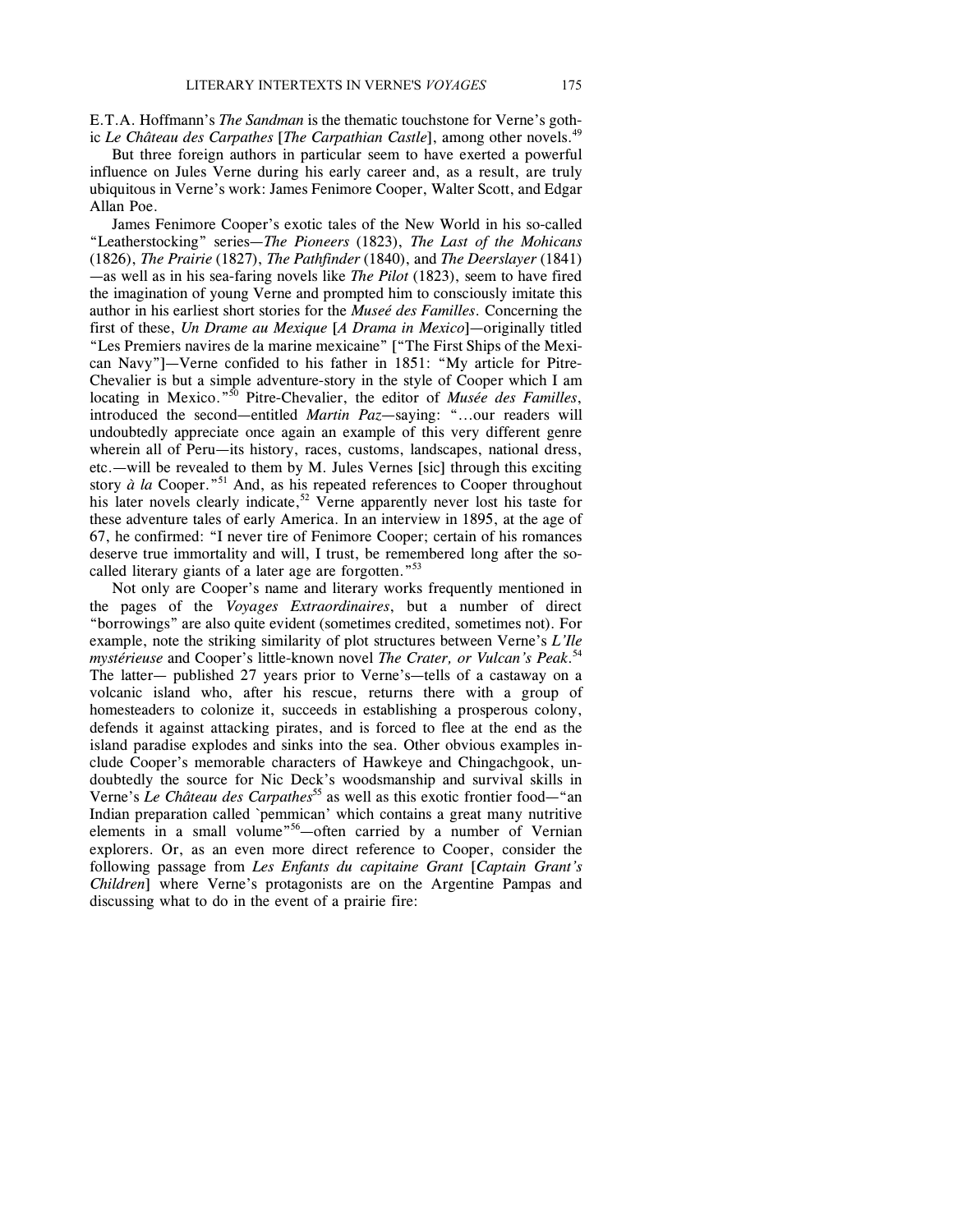... Paganel exclaimed with visible satisfaction. "That happens sometimes and, as for me, I would not be at all unhappy to witness such a spectacle."

"There goes our scientist again," answered Glenarvan. "He would pursue scientific inquiry so far as getting himself burned alive."

"My heavens no, my dear Glenarvan. But in having read one's Cooper, one would know how Leatherstocking saved himself from a prairie fire by pulling out the grass around himself for a dozen meters or so. Nothing could be simpler. Therefore, not only do I not fear the approach of such a fire, I look forward to it!" $5$ 

Passages such as this one are very representative of how Verne often mixed didacticism and adventure in his narratives in a way that was both *utile* and *dulce* (as Horace would say). Integrated directly into the plot structure and mediated through the novel's protagonists—as opposed, for example, to a depersonified lecture by an external narrator—the pedagogical lesson enhances rather than distracts from the flow of the fictional narrative itself. Typically, Verne's heroes almost always escape in the nick of time from an impending catastrophe by utilizing some tidbit of practical knowledge remembered by the scientist of the group. Most often, such knowledge (and, implicitly, the lesson to be learned by the reader) is scientific in nature, providing happy outcomes to the various cliff-hanging episodes in which Verne's protagonists seem to repeatedly find themselves. Here, the lesson was gleaned from having read Cooper. And, by inserting such a passage into the plot (almost gratuitously, since the fire was never to occur), Verne adroitly fulfills a number of narratological needs: he not only instructs his readers, in boy-scout fashion, about what to do if they are caught in a brush fire on the prairie, but he also underscores the educational and authoritative value of "*one's* Cooper"—i.e., a text which, ostensibly, everybody must (or should) both own and refer to for such useful tips. Further, in citing Cooper in this manner, Verne not only increases the verisimilitude of his fictional characters—who have read these "real" books—but also implicitly identifies his *own* novels with those of Cooper and, as a result, augments his own pedagogical credibility and literary standing. And finally, by making use of such an intertextual reference, Verne also succeeds in adding an element of "New World" exoticism to his narration while indirectly pointing out the many parallels between the on-going adventures of Paganel, Glenarvan, and company and those of the legendary "Bas de Cuir" ["Leatherstocking"].

Another English-language author whom Verne uses for similar purposes is Walter Scott, whose historical romances were to leave a deep and lasting imprint on the novels of the *Voyages Extraordinaires*. In a 1895 interview, Verne explains:

All my life I have delighted in the works of Sir Walter Scott, and during a never-to-be-forgotten tour in the British Isles, my happiest days were spent in Scotland. ... Of course, to one familiar with the works of Scott, there is scarce a district of his native land lacking some association with the writer and his immortal work. 58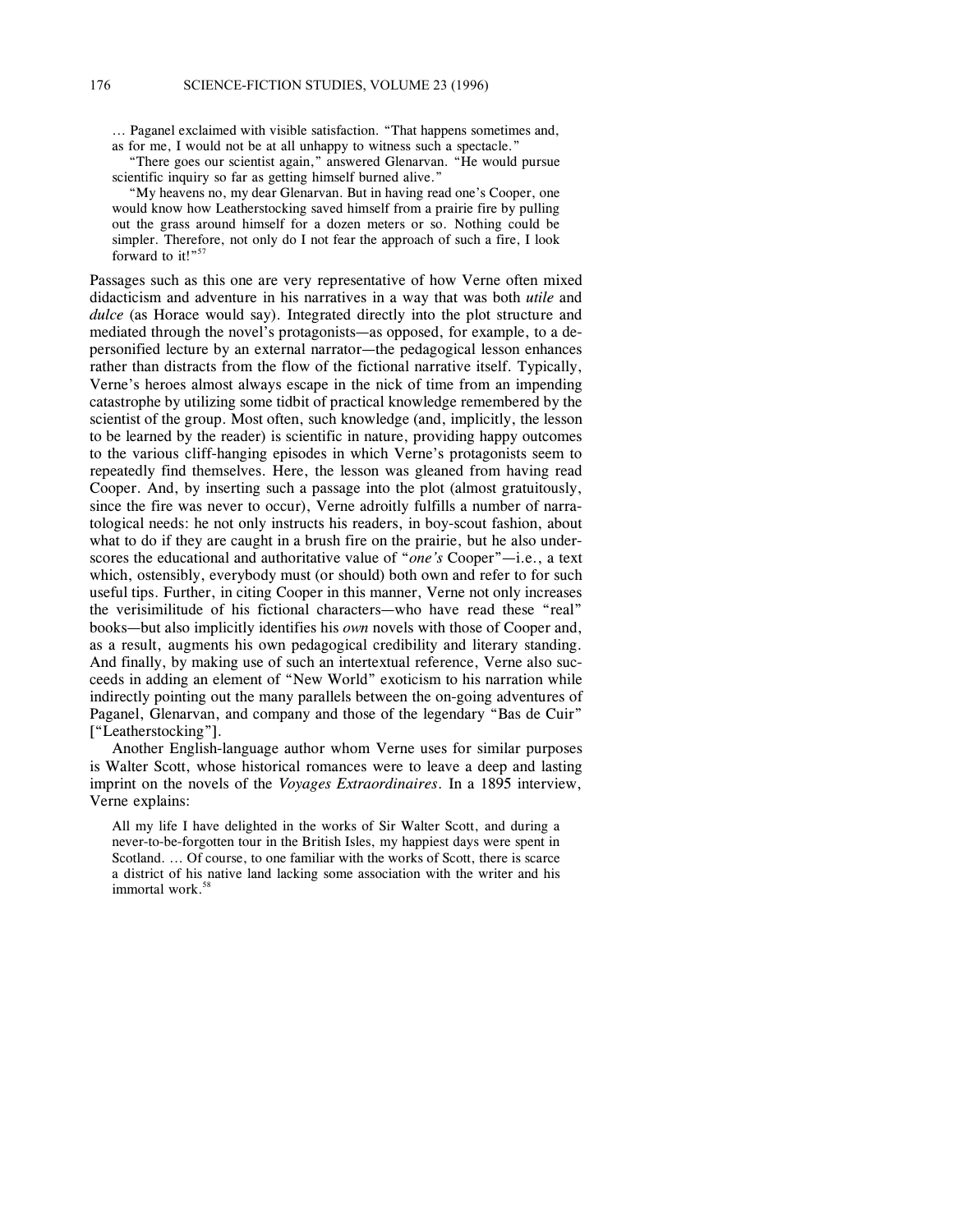And, as might be expected, Verne's references to Scott and his works are indeed frequent in his *Voyages Extraordinaires*, <sup>59</sup> and many of Verne's fictional characters are closely patterned after those in *Waverley* (1814), *Rob Roy* (1818), and *Ivanhoe* (1819). But, more often, Scott's works seem to serve as an intertextual filter through which Verne's Romantic "vision" of Scotland is expressed—most particularly in his two novels *Les Indes noires* [*The Black Indies*] and *Le Rayon vert*. Consider, for example, the following passage from the latter novel describing Fingal Cave:

"What an enchanting place" Miss Campbell quietly said, "and what person would be so prosaic as to not believe that it wasn't specially created for sylphs and water sprites—these spirits for whom the sounds of this huge wind harp would play whenever the wind blows? Wasn't it this heavenly music that Waverly [sic] heard in his dreams, this voice of Selma whose chords our novelist used as a lullaby for his heros?"

"You are right, Miss Campbell," answered Olivier, "and doubtlessly when Walter Scott was searching for a perfect image for his poetic history of the Highlands, he thought first of Fingal's cave."<sup>60</sup>

In this passage, Scott's novel *Waverley* serves as a rich cultural touchstone that is obviously quite familiar to the fictional protagonists. This literary reference enables them (and Verne) not only to articulate more clearly their impressions of the geographical site itself but also to express more poetically their emotions when viewing it. Apart from the pedagogical intent of this passage—i.e., the geographical "sources" of Scott's inspiration—Verne once again succeeds in textually associating himself with a famous author while using him in stepping-stone fashion to deepen the poetic overtones of his descriptions. It is important to note that portraying certain emotions (like love) was often quite difficult for Verne, by his own admission. <sup>61</sup> One could therefore argue that, in addition to the many other narratological functions of such persistent literary name-dropping we find in his fiction, another role they seem to play is to provide an acceptable (albeit second-hand) vehicle for foregrounding sentimentality. Consider, for example, the following passage from *Les Enfants du capitaine Grant*:

One day they would stroll in a birch and tamarack wood, among vast fields of yellowish heather; another day, they would climb the steep hills of Ben Lomond, or ride horseback across the wild glens, studying, understanding and admiring the famous sites of this poetic land still named "the country of Rob Roy" and so valiantly immortalized by Walter Scott. In the evening, as the sun went down and "MacFarlane's lantern" burned on the horizon, they would wander along the "bartazens," an ancient circular gallery which formed a circle of battlements around Malcolm Castle, and there, pensive, alone, and as if they were the last people on Earth, they would sit on a piece of broken stone in the middle of Nature's silence, beneath the pale shafts of moonlight, watching the falling night darken the mountaintops, and quietly savouring this pure rapture that only those whose hearts are filled with love can ever understand.<sup>62</sup>

The Romantic exoticism of this passage is constructed around three basic focal points: the technical and local-usage lexicon (which serves a pedagogical function as well as adding a measure of "otherness"), the *état d'âme* Nature-Man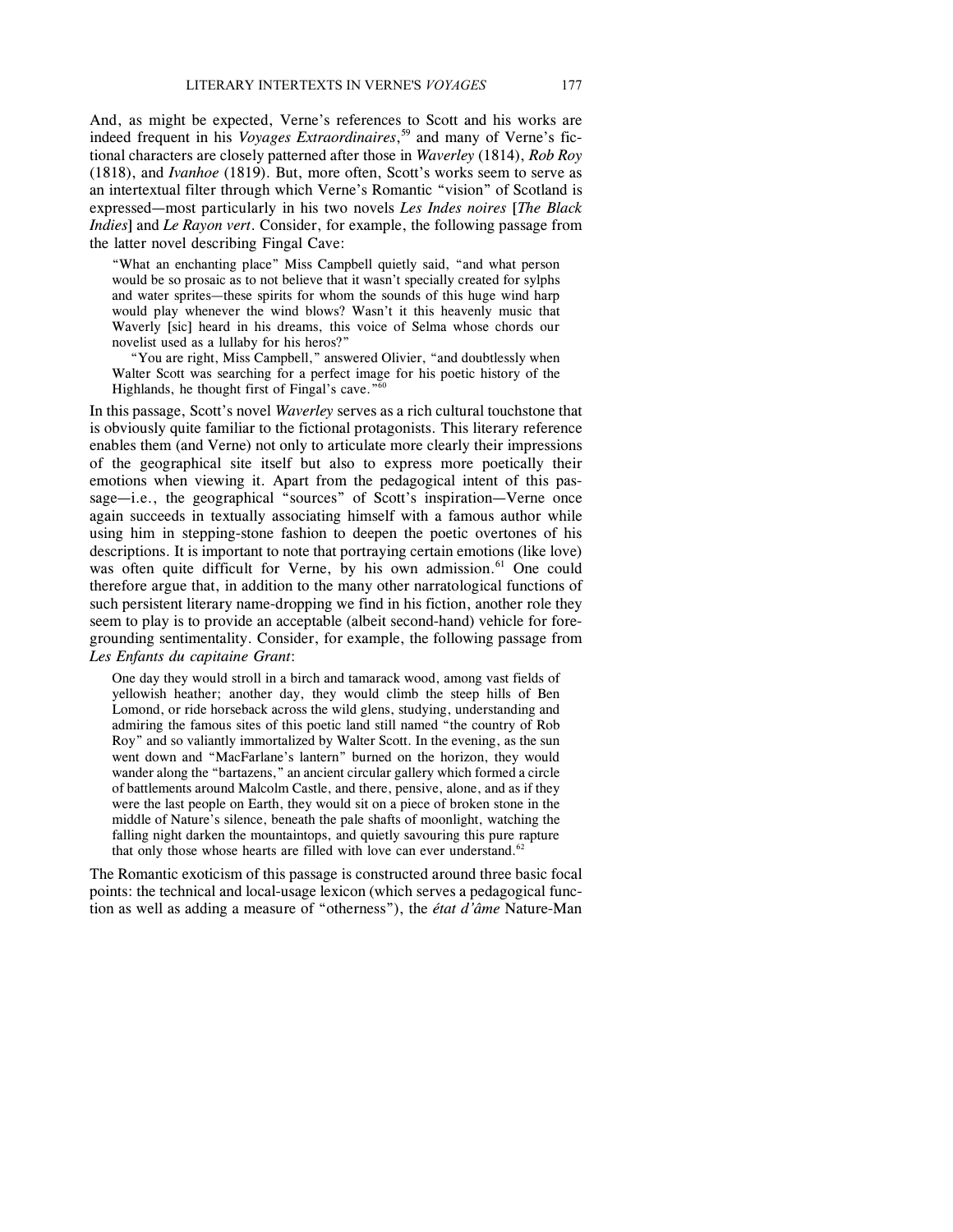leitmotif (which valorizes and gives literary credibility to the fictional *rêverie* portrayed), and the name of Walter Scott himself (who stands, literally, in the center of this passage—acting as a catalyst to all those rich literary associations evoked by the mention of his name), an allusion which also facilitates the reader's assimilation of the somewhat long series of typically Romantic clichés that follow him. Thus, in the case of Walter Scott at least, Verne's repeated use of such author-references in his *Voyages Extraordinaires* seems triply strategic: they augment the "author-ity" of his didacticism, they enhance the "literary-ness" of his narration, and they provide a credible conduit for portraying emotion in his fictional characterizations.

Finally, Edgar Allan Poe's substantial influence on Jules Verne is amply illustrated by the many fine studies devoted to this topic during the 20th century. <sup>63</sup> How, after reading Baudelaire's translation of Poe's works, Verne developed his first notions of what would eventually become the *Voyages Extraordinaires* is an oft-repeated observation in Vernian criticism—to the extent, one might say, that it has become common knowledge. And the facts do indeed seem to speak for themselves. From his article written on Poe early in his career for the *Musée des Familles* to his masterful *Le Sphinx des glaces* [*The Ice Sphinx*] where he completes Poe's *Narrative of Arthur Gordon Pym*, Verne was a life-long admirer (and imitator) of this particular American author. But, as with many other aspects of Jules Verne's life and works, a number of myths and misconceptions continue to exist about his literary debt to Edgar Allan Poe, and the record needs to be set straight.

Although no solid documentation is available to prove it, Verne's initial discovery of Edgar Allan Poe (or "Edgard Poë" as he always persisted in spelling it) probably first came through Nadar,  $64$  who was a mutual acquaintance of both Verne and Baudelaire, the latter since the mid-1840s. It was Baudelaire who wrote an article on Poe in 1852 entitled "Edgar Poe, sa vie et ses oeuvres" ["Edgar Poe, His Life and Works"] for the *Revue de Paris*, 65 and later in 1856 he published the first French translation of Poe's works which he called *Histoires Extraordinaires* [Extraordinary Stories]—a title of some significance when considering that of Verne's own series. The noted Vernian biographer Allotte de la Füye places the Verne-Poe encounter in 1851, saying: "During this period, Jules Verne, an avid reader of English fiction, must have already read Poe's *Extraordinary Tales* [sic] in the original."<sup>66</sup> But this statement is extremely doubtful on two grounds: first, because Verne could *not* read English (it was his biographers who invented this myth about him) and, second, because it was not until 1862 that Verne first began to mention Poe in his correspondence—references which multiplied rapidly after this date and which culminated, two years later, in his own article for the *Musée des Familles* entitled "Edgard Poë et ses oeuvres." ["Edgard Poë and his Works."]<sup>67</sup>

Before examining Verne's article on Poe, however, it is interesting to take note of the following book review of Verne's then newly-published novel called *Cinq semaines en ballon*. This review appeared (anonymously) in the *Musée des Familles* in 1863: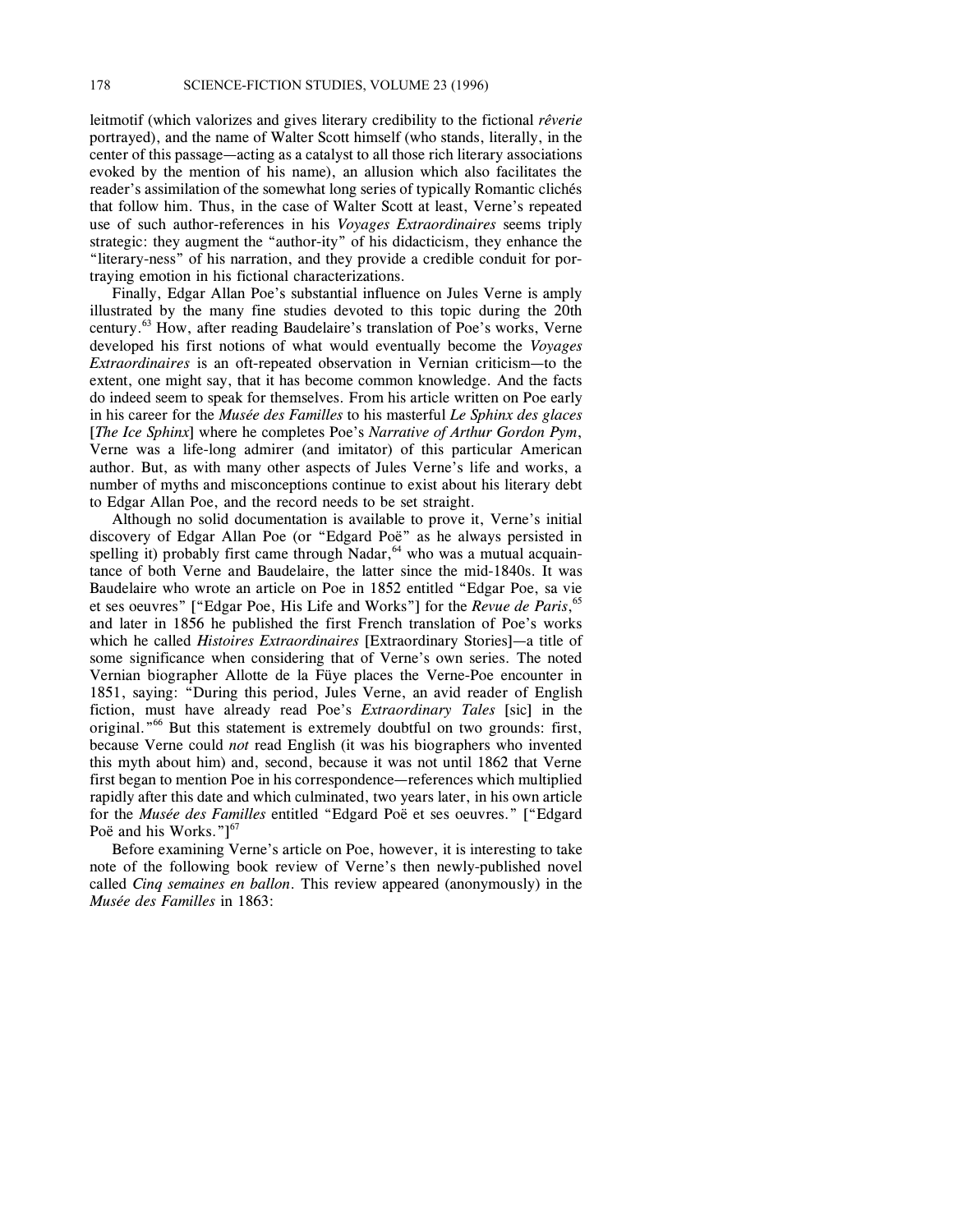M. Jules Verne is of the same school as the American novelist Edgard Poë. Like Poë, he knows how to link fiction to reality in proportions so exact that one does not know where one begins and the other leaves off. What's more, Verne has the advantage of being clearer and, if I might express it thus, more logical in his inventiveness.<sup>68</sup>

Although such an assertion may at first seem surprising, the evidence suggests that Verne himself was responsible for writing this review of his own novel. First, such a practice was (and continues to be) rather commonplace in the publishing industry. Second, note the spelling of "Edgard Poë." And third, compare the two statements concerning Poe's alliance of fiction and reality—as well as the lack of logic in his inventions—with certain views expressed by Verne in his later article "Edgard Poë et ses oeuvres."

Verne begins his 1864 article praising Poe, explaining some aspects of Poe's life, and analyzing lengthy excerpts from Poe's works. Verne then goes on to say: "... they occupy an important place in the history of imaginative works because Poë created a distinct literary genre all his own. One might call him the leader of the *School of the Strange*.<sup>"69</sup> And speaking of Poe's "Three Sundays in a Week," Verne continues:

... Then the third individual would accomplish the same voyage, under the same conditions, but in the opposite direction, going east, and after his circumnavigation of the world, and he would be behind by one day. What would happen if all three travellers met one Sunday at their starting point? For the first, it would be *yesterday*, for the second *today*, and for the third *tomorrow*. So you see, this is truly a cosmological joke told in very curious terms indeed... 70

Contrary to most scholarship on the subject, it would not be unreasonable to see in this passage the inspiration for Verne's future *Le Tour du monde en 80 jours* (1873) [Around the World in Eighty Days]. In similar fashion, one might easily discern the origins of Verne's much later *Le Sphinx des glaces* (1897) from his comments on the conclusion of Poe's *Narrative of Arthur Gordon Pym*:

And the narrative is left hanging at this point. Who will ever complete it? Surely someone more audacious than I and someone more willing to explore the realm of the impossible. $71$ 

But it is especially those attributes of Poe's narrative style which Verne singles out for praise or for criticism that are the most intertextually suggestive. For example, while lauding the exotic "newness" of Poe's subject matter and fictional portrayals, Verne nevertheless attacks his apparent lack of concern for the role of Providence in human affairs, the rampant materialism of his vision, and the manner in which Poe twists natural laws to suit his fictional needs (a criticism Verne later would level against his British rival H.G. Wells):

... what one must admire in the works of Poë are the novelty of situations, the discussion of little-known facts, the observation of the compulsive faculties of Man, the choice of his subject-matter... Allow me also to draw attention to the purely materialistic aspect of his fictions. One never witnesses any kind of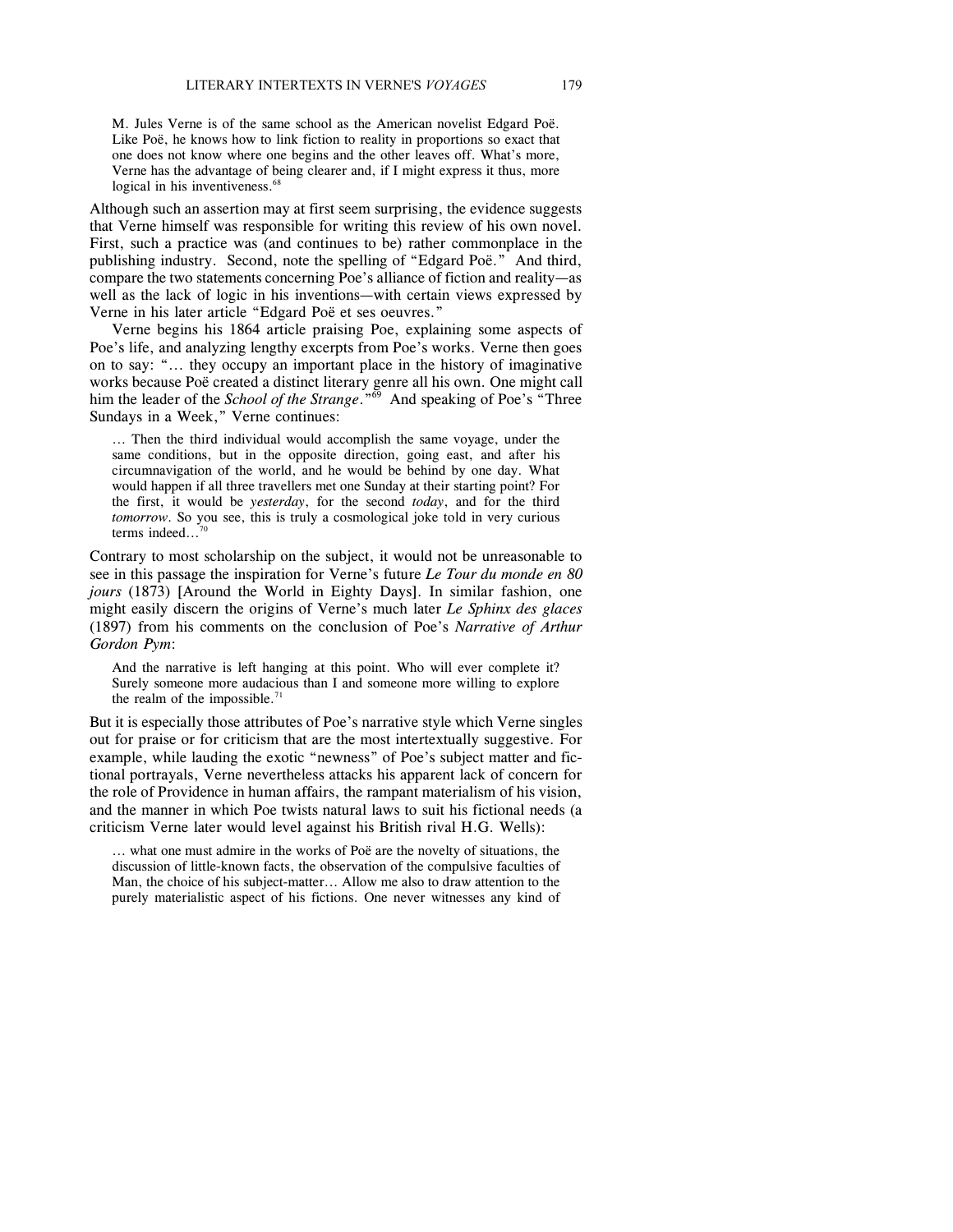providential intervention; Poë seems not to admit it and claims to explain everything by physical laws which he invents whenever he needs them; one does not feel in him any sort of faith which the incessant contemplation of the supernatural should give him. He works in a kind of "cold fantastic," if I might express it thus. He is a fervent disciple of materialism; but I imagine that this is less the fault of his temperament and perhaps more the influence of this purely practical and industrial society of the United States in which he lived.<sup>72</sup>

These observations are significant not only as critical commentary on Poe's own narrative practices, but also on *Verne's*—in understanding, for example, the importance that religion will have throughout the *Voyages Extraordinaires*, in grasping Verne's Taine-like views of the American social psyche—vividly portrayed in several of his Yankee protagonists like those in *De la Terre à la lune* [From the Earth to the Moon] or *L'Ile à hélice* [Propeller Island]—or in appreciating Verne's intransigence about using only "real" science in his fictions. And it also becomes clear why Verne, although claiming to be of the same literary "school" as Poe in his book review of 1863, saw fit to qualify that statement as he did. As one critic was later to express the similarity between these two authors: "Poe's use of scientific detail must have attracted Verne ... But where Poe is the doomed poet of the Inward, Verne is the supreme celebrant of the Outward."<sup>73</sup>

Although it is true that Edgar Allan Poe stands as the most frequently cited author—foreign or domestic—in all of Verne's *Voyages Extraordinaires*, this quantitative fact is somewhat deceptive: the number of times that Poe is mentioned or quoted at length in *Le Sphinx des glaces* alone is enough to skew all comparisons. Of more intertextual consequence are Verne's many concrete borrowings from Poe. In terms of the former's character portrayals, for instance, a comparison of Poe's "The Man That Was Used Up" with the Gun-Club members of *De la Terre à la Lune* suggests more than simple coincidence. And, in addition to those probable sources mentioned earlier, certain themes and plot structures in Poe's tales tend to reappear quite regularly (albeit in slightly modified form) throughout a great many of Verne's novels and short stories. Compare, for example, the cryptograms of Poe's "The Gold Bug" with Verne's *Voyage au centre de la Terre*, *La Jangada* [*The Giant Raft*], and *Mathias Sandorf*; the maelstrom of Poe's *MS Found in a Bottle* and *A Descent in the Maelstrom* with Verne's *Vingt mille lieues sous les mers* and "Un Hivernage dans les glaces" ["Wintering in the Ice"]; the "accelerated" populace of Poe's "The Devil in the Belfry" with Verne's "Le Docteur Ox"; the maritime cannibalism of Poe's *Narrative of Arthur Gordon Pym* with Verne's *Le Chancellor* [*The Wreck of the Chancellor*]; the discussions of mesmerism in Poe's "The Facts in the Case of M. Valemar" and "Mesmeric Revelation" with Verne's *Mathias Sandorf* and *L'Ile mystérieuse*; the study of hoaxes in Poe's "The Balloon Hoax" with Verne's "Le Humbug" and the list goes on. Further, there are sometimes striking parallels between the two authors' writing styles: the passages of pure pedagogy intercalated into the narrative; the ship's log as a device for first-person narration; the frequent use of technicisms, neologisms, and foreign languages; a penchant for surprise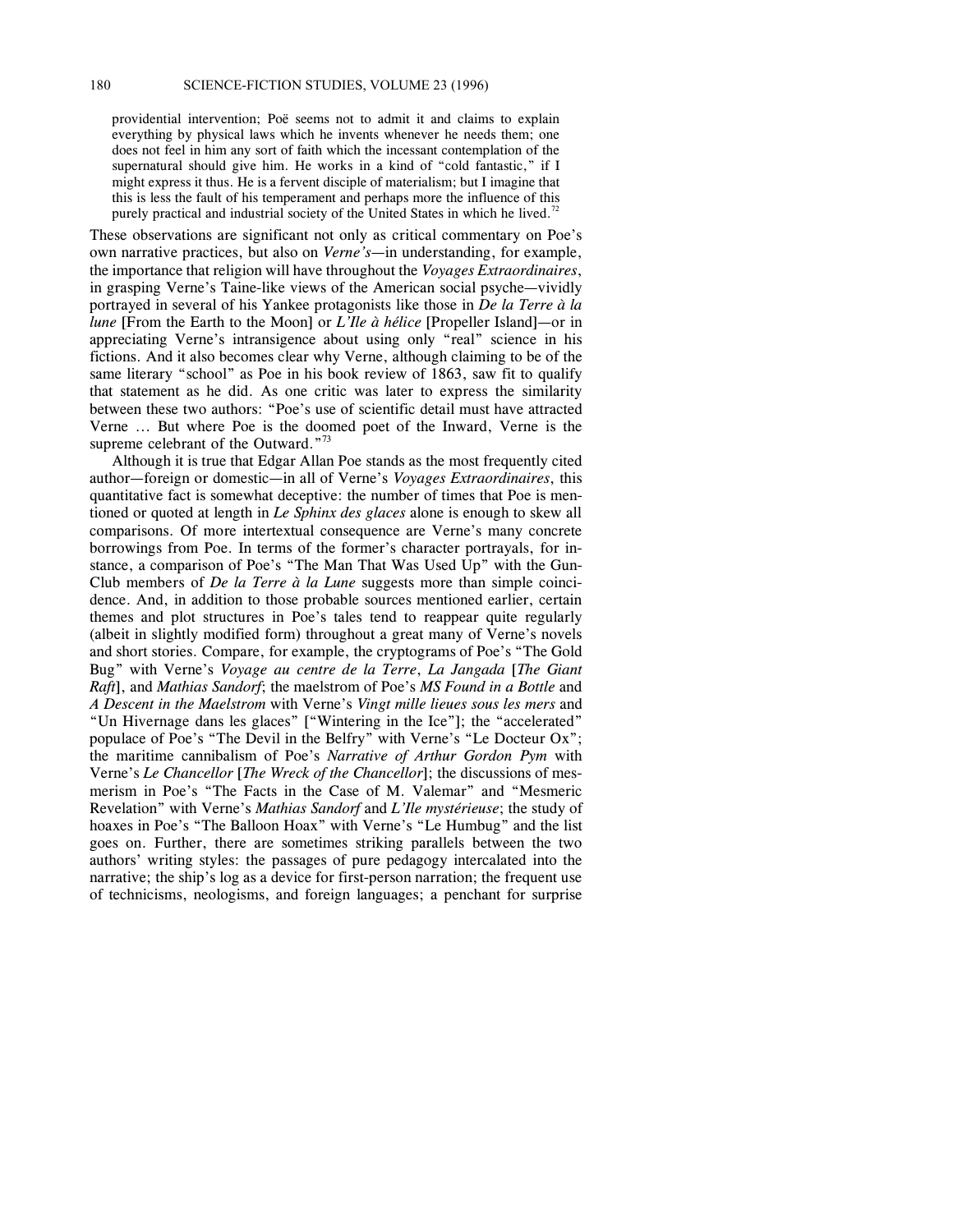and/or cliff-hanging chapter endings; and the repeated use of the "detective story" format as a means to valorize scientific inquiry, among other similarities. A limited number of these intertextual phenomena have been identified and discussed in the critical scholarship devoted to these two authors of the *extraordinaire*. But most have yet to be fully explored, and the potential for detailed comparative exegesis remains very rich indeed.

Before leaving the realm of Verne's literary sources, one last group of cited intertexts must be discussed: those of Verne himself. Throughout Verne's works, repeated reference to characters, plots, and actual titles of previouslypublished novels of the *Voyages Extraordinaires*is astonishingly frequent. This practice of textual self-citation performs many useful narratological tasks: it acts as a sort of "binder" which adds a measure of continuity and unity to the series, it tends to increase the verisimilitude of the fictional events portrayed, and it helps to insert Verne's own works into the same dimension of extratextual referents occupied by those authoritative scientific and literary works which he constantly cites.

The most obvious manifestation of this intriguing practice are the many "plugs" of his own novels that Verne incorporates into his narratives via footnotes, parenthetical anecdotes, prefaces, and even the dialogues of his fictional protagonists. Note, for example, the "theatre" conversations between M. and Mme Caterna in *Claudius Bombarnac* <sup>74</sup> where casual mention is made of the fact that Jules Verne's *Michel Strogoff* [*Michel Strogoff, Courier of the Czar*] was currently playing at the Châtelet theatre—it was during this period, of course, that the play was actually being performed there—or the many footnotes in Verne's *Sans dessus dessous* [*Topsy-Turvy*] <sup>75</sup> (perhaps added by Hetzel?) that catalogue previously-published novels in the series such as *De la Terre à la Lune*, *Autour de la Lune* [*Around the Moon*], *L'Ecole des Robinsons* [*The School for Crusoes*], and *Hector Servadac*. One hypothesis which might explain such references could be the sluggish sales of Verne's later novels: these "advertisements"—inserted directly into the narratives themselves—seem to occur only in those works published after 1889. And three historical de-velopments taking place in France during this period would appear to lend some credence to such an assertion. First, promulgating a radical change in the nation's educational policy (previously controlled by the Catholic Church), the Third Republic now mandated access to the instruction of science in the public schools. Second, the French publishing industry throughout this period was witnessing a massive influx of Verne-like novels of scientific fiction into the French marketplace. And third (perhaps as a direct result of the previous two), the until-then booming sales of Verne's *Voyages Extraordinaires* suddenly began to taper off dramatically. 76

A final variant of Verne's auto-intertextuality consists of the three groups of "serial" novels in the *Voyages Extraordinaires*: the two trilogies of *Les Enfants du capitaine Grant*/*Vingt mille lieues sous les mers*/*L'Ile mystérieuse* and *De la Terre à la Lune*/*Autour de la Lune*/*Sans dessus dessous* and the twonovel series of *Robur-le-conquérant*/*Maître du Monde*. In these texts, the same characters reappear and continue the saga in a new setting, or one character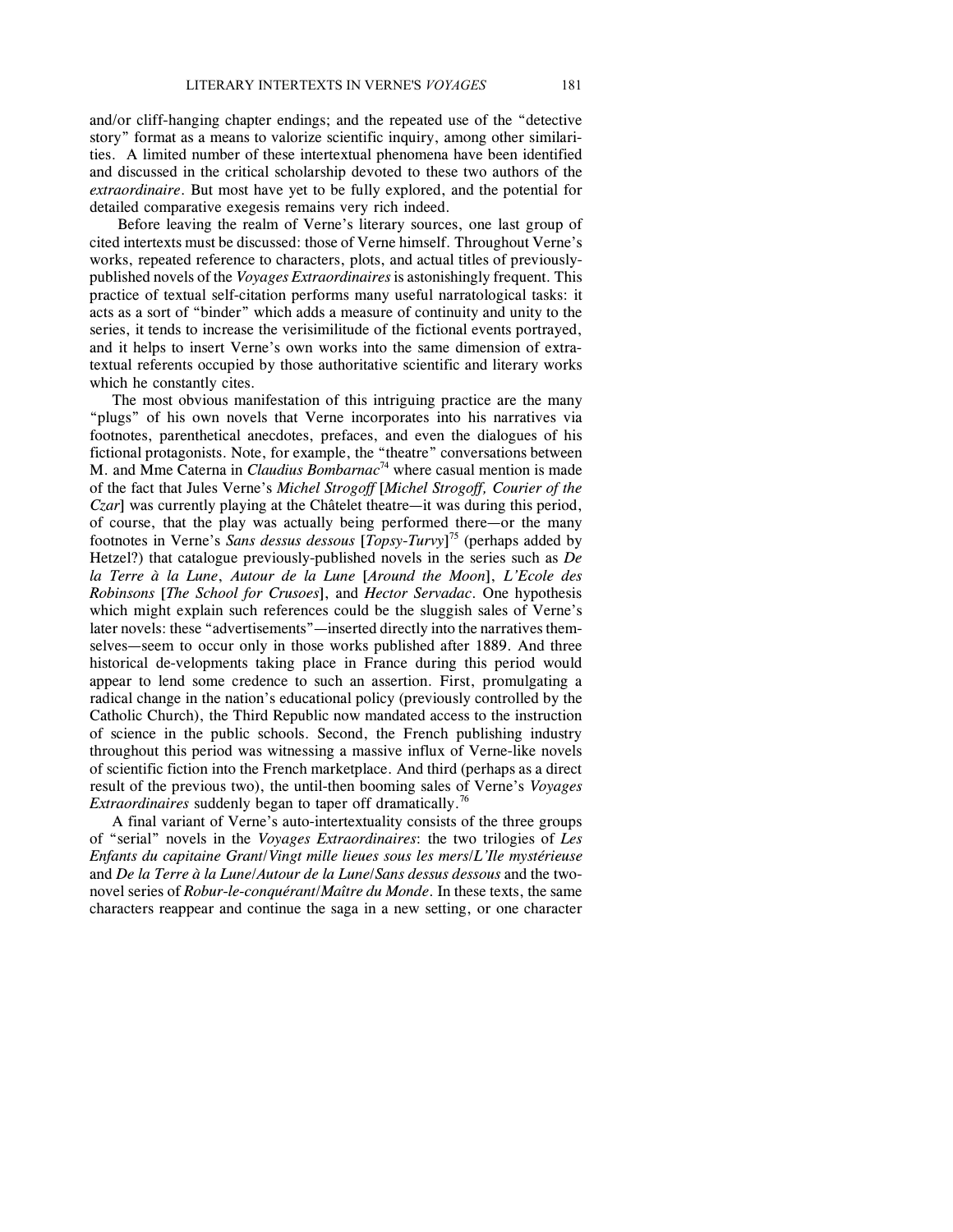provides the link between an earlier novel and a subsequent one. For example, Robur is the hero and the anti-hero respectively, Barbicane and his Gun-Club continue their (literally) world-shaking ballistic experiments, and Aryton is discovered on the South Sea island where he was marooned, etc. In one instance, the published text itself provides the physical link: the heroes of *L'Ile mystérieuse* recognize an aging Captain Nemo and his Nautilus because they have previously read Professor Aronnax's book on the subject entitled *Vingt mille lieues sous les mers*. Verne's narrative strategy thus proves to be doubly effective: not only does such a reference provide the fictional framework (and credibility) necessary for the story to unfold, but it also serves to further blur the boundaries for the reader between the real and the unreal, between fiction and non-fiction, between imagination and reality.

Needless to say, this practice of "recycling" always takes as its point of departure only those novels which initially enjoyed a huge commercial success. But one interesting attribute of these sequels is that they invariably present some form of *reversal* when compared to their predecessors. Robur's case is exemplary, but a host of other examples confirm this observation: Ayrton the arch-villain and convict is rehabilitated and becomes a hero in his own right; Nemo the mysterious, powerful, and rebellious wanderer of the seas becomes a repentant old man on his deathbed (the Nautilus having for some time been imprisoned inside an island sea-cave) who reveals his true identity while confessing his past sins; Barbicane, Maston, and company not only fail in their ambitious engineering enterprise but become laughable caricatures of their former selves as Verne satirizes both them and their positivistic hubris. These later novels clearly portray Verne's own personal evolution—his rapidly changing views on the intrinsic value of scientific and technological growth versus that of social responsibility and ecological preservation. That is to say, Verne continually and deliberately undermines the ideological foundations upon which his earlier (and more popular) texts were constructed.

To briefly conclude this overview, if one wished to locate a kind of onestop-shopping catalogue of the various scientific and literary sources and intertextual references in Jules Verne's *Voyages Extraordinaires*, an excellent place to begin would be Captain Nemo's impressive library aboard the Nautilus reminiscent (albeit on a much more sumptuous scale) of the library that Verne had installed aboard his own yacht while completing the rough draft of a novel later to be called *Vingt mille lieues sous les mers*:

It was a library. High pieces of furniture made of black violet ebony inlaid with brass supported upon their wide shelves a great number of books, uniformly bound. The shelves followed the shape of the room and terminated at the lower part in huge couches, covered with brown leather, which were curved to afford the greatest comfort. Light, movable desks, made to slide in and out at will, allowed one to place one's book down while reading. In the center stood a large table, covered with pamphlets, among which were some newspapers that were already old. Electric light flooded this harmonious ensemble from four unpolished globes half-sunk into the vaulted ceiling. ...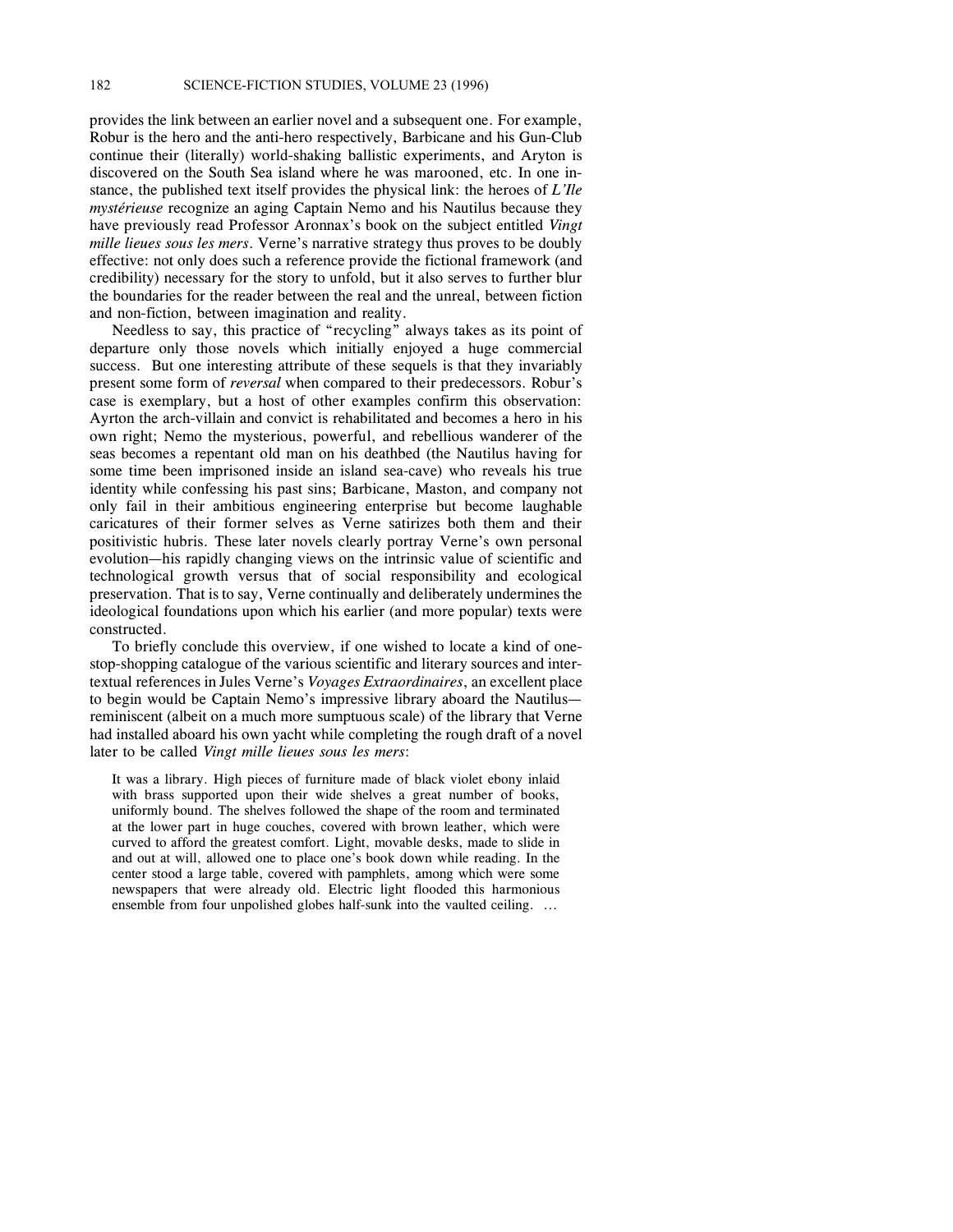Among these works I noticed masterpieces of the ancients and the moderns, all the finest works that mankind has produced in history, poetry, the novel and science, from Homer to Victor Hugo, from Xenophon to Michelet, from Rabelais to Madame Sand. But works of science, in particular, held an important place in the library. Books on mechanics, ballistics, hydrography, meteorology, geography, geology, etc., were just as prominent as works of natural history. ... I saw there all the works of Humboldt, Arago, Foucault, Henri Sainte-Claire Deville, Chasles, Milne-Edwards, Quatrefages, Tyndall, Faraday, Berthelot, the Abbé Secchi, Petermann, the commander Maury, Agassiz, and more. Also included were the memoirs of the Academy of Sciences, the bulletins of various geographical societies, etc.<sup>77</sup>

This imaginary library<sup>78</sup> aboard the Nautilus represents a rich locus of Verne's actual source material—a kind of ambulatory Bibliothèque Nationale, if you will, devoted to the world's recognized masterpieces of science and literature. As such, it seems to aptly embody the two-fold goals of the *Voyages Extraordinaires* themselves: "instruction which entertains, entertainment which instructs..."<sup>79</sup> But it is also fascinating to note that there is one glaring lacuna in Captain Nemo's collection. As Professor Aronnax observes: "There were works on science, ethics, and literature in many languages. But not one single book on political economy. That subject seemed to have been strictly proscribed."<sup>80</sup> In Nemo's underwater utopia, no books by political economists are permitted. Which is perhaps as it should be...but that's another story.

#### **NOTES**

1. For a more detailed study of the life and works of Jules Verne, see Charles-Noël Martin, *La Vie et l'oeuvre de Jules Verne* (Paris: Michel de l'Ormeraie, 1978), William Butcher, *Verne's Journey to the Centre of the Self* (London: Macmillan, 1990), Andrew Martin's *The Mask of the Prophet* (NY: Oxford UP, 1990), and my own *Jules Verne Rediscovered* (Westport, CT: Greenwood Press, 1988). All English translations are mine unless otherwise noted.

2. Cf. my "Functions of Science in French Fiction," *Studies in the Literary Imagination* XXII (1989): 79-100, and "Science Fiction versus Scientific Fiction in France: from Verne to Rosny Aîné," SFS 15:1-11, #44, March 1988.

3. For more on this topic of intertextuality in Verne's works, see Daniel Compère, *Jules Verne, Ecrivain*. Geneva: Droz, 1991.

4. Cited in *Vingt mille lieues sous les mers* (Paris: Livre de Poche, 1966), 31, 107, 322; in *Le Chancellor* (Paris: Livre de Poche, 1967), 82; in *L'Ile à hélice* (Paris: Ed."10/18," 1978), 40. All subsequent references to editions and page numbers will be taken from the Livre de Poche edition of the *Voyages Extraordinaires* unless otherwise noted.

5. Cited, as one might expect, in *De la Terre à la Lune* (28).

6. Cited in *Le Château des Carpathes* (3) and in *L'Ile à hélice* ("10/18," 41).

7. *Hector Servadac* (437).

8. *L'Ile à hélice* ("10/18," 76).

9. *De la Terre à la Lune* (247).

10. *Vingt mille lieues sous les mers* (73).

11. *Les Enfants du capitaine Grant* (316) and in *Sans dessus dessous* (90).

12. *Hier et demain* [Yesterday and Tomorrow] (22) and *La Maison à vapeur* [The Steam House] (299).

13. *Sans dessus dessous* (48) and, although slightly misquoted, *Le Village aérien* [The Village in the Treetops] (Les Humanoïdes associés, 85).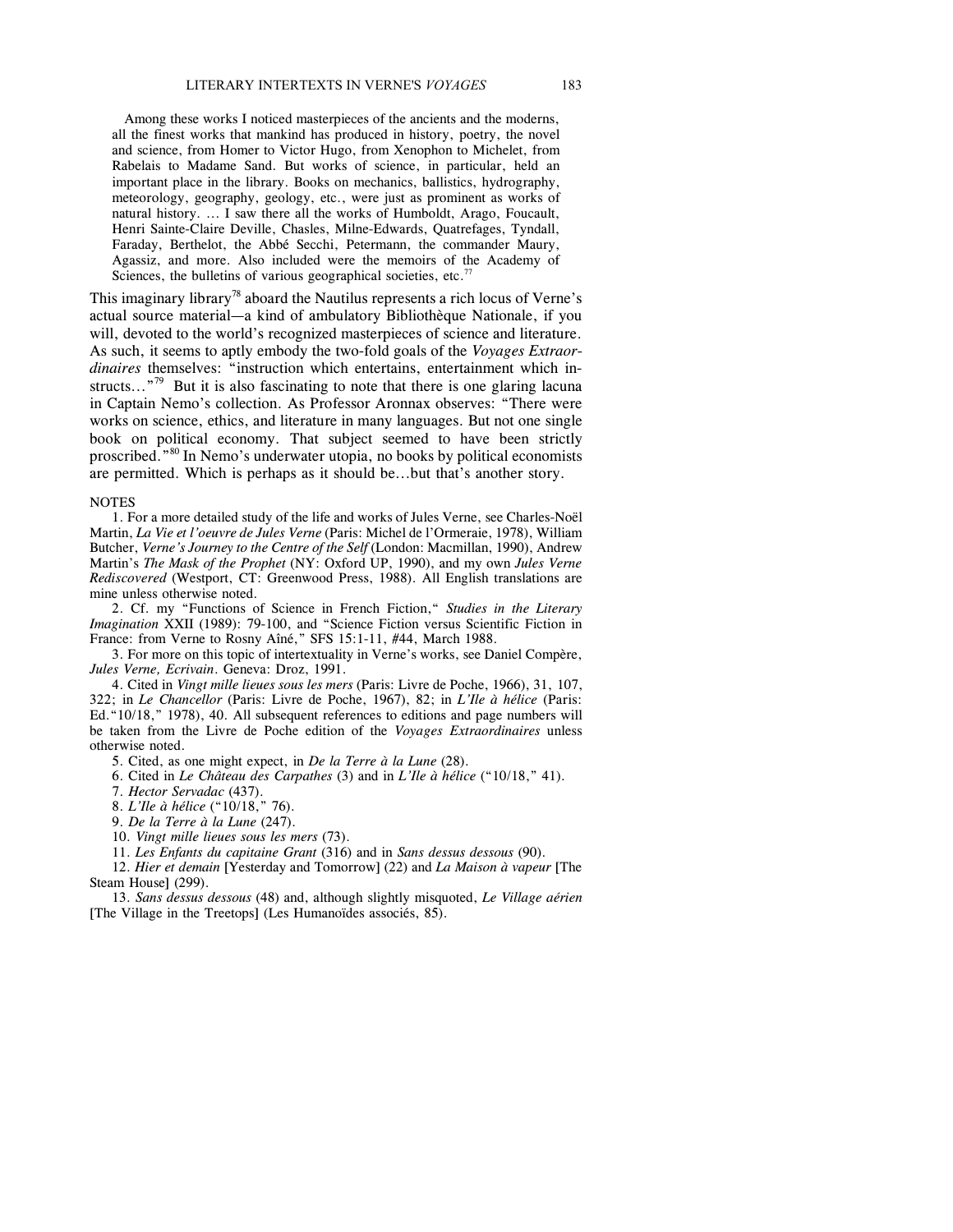14. *Claudius Bombarnac* (Agora, 15, 39). Note also the dedication in *Mathias Sandorf* in which Verne honors both Dumas père and fils saying: "I dedicate this book to you while dedicating it also to the memory of that storyteller of genius who was Alexandre Dumas, your father. In this work, I have tried to make of Mathias Sandorf the Monte-Cristo (sic) of the *Extraordinary Voyages*." It is also significant that Verne describes Dumas père here as a "storyteller"—a title he always preferred for himself during his latter years (v. Jules Verne, "Correspondance avec Mario Turiello." *Europe* 613 [1980], 108-35).

15. By far the most cited and quoted French author throughout Verne's works, Victor Hugo is mentioned in *Vingt mille lieues sous les mers* (107, 569), *Autour de la Lune* (78), *La Maison à vapeur* (128), *Le Château des Carpathes* (91, 115), *Le Testament d'un excentrique* [The Last Will of an Eccentric] (Hachette, 25), and *L'Etonnante aventure de la mission Barsac* [The Amazing Adventure of the Barsac Mission] (Les Humanoïdes associés, 368-69), among other novels. Verne's fervent admiration for "Le Poète" is also visible in his correspondence with his family (v. Jules Verne, "Jules Verne: 63 lettres." *Bulletin de la Société Jules Verne* 11-13 [1938], 47-129). But, purely in terms of textual dynamics, Verne's constant quoting of Hugo—particularly during this period in France—constituted a powerful device for strengthening the "reader-identification" dimension of his fictions.

16. *Le Château des Carpathes* (140) and *Le Rayon vert* (140).

17. *Le Rayon vert* (213) and *Vingt mille lieues sous les mers* (107, 379), and quoted in *Mathias Sandorf* (Hetzel, 271).

18. *Clovis Dardentor* ("10/18," 17), slightly misquoted in *Le Village aérien* (Les Humanoïdes associés, 17), and mentioned in his article on Edgar Allan Poe, "Edgard Poë et ses oeuvres" *Musée des familles* (avril 1864), 113.

19. *De la Terre à la Lune* (338), *Les Enfants du capitaine Grant* (846), *Claudius Bombarnac* (Agora, 182), *Le Village aérien* (Les Humanoïdes associés, 138-39), and *Le Secret de Wilhelm Storitz* [The Secret of Wilhelm Storitz] (Les Humanoïdes associés, 49). Quoted in *Vingt mille lieues sous les mers* (64, 343) and in *L'Ile mystérieuse* (325).

20. *Robur-le-conquérant* (Rencontre, 4).

21. *Vingt mille lieues sous les mers* (369, 563).

22. *Vingt mille lieues sous les mers* (31, 107), *Autour de la Lune* (78), and *Le Docteur Ox* (26).

23. *Les Enfants du capitaine Grant* (372) and *Mathias Sandorf* (Hetzel, 294).

24. Often quoted by Verne—in Latin—in novels such as *Voyage au centre de la Terre* (100, 156), *Vingt mille lieues sous les mers* (369), and *Un Capitaine de 15 ans* [The Boy Captain] (Hachette, 20).

25. Verne's favorite English-language dramatist (he owned a complete collection of Shakespeare's works) and whose plays are frequently cited in the *Voyages Extraordinaires*: e.g., in *De la Terre à la Lune* (41, 225), *Le Rayon vert* (10), *Les Enfants du capitain Grant* (356), *Le Chancellor* (18), *Claudius Bombarnac* (Agora, 39, 119), *L'Ile à hélice* ("10/18," 129, 229), and *Voyage au centre de la Terre* (73) among many other novels.

26. Repeatedly mentioned by Verne in personal interviews and cited in *Le Rayon vert* (3) and *Bourses de Voyage* [Travel Scholarships] (15). In an interview with an English journalist in 1904, when asked who was his favorite author of all time, Verne replied: "For me, the works of Charles Dickens stand alone, dwarfing all others by their amazing power and felicity of expression. What humor and what exquisite pathos are to be found contrasted in his pages! How the figures seem actually to live, and their printed utterances to become transformed into audible speech! I have read and reread his masterpieces again and again..." (Gordon Jones, "Jules Verne at Home," *Temple Bar* 129 [1904]: 669).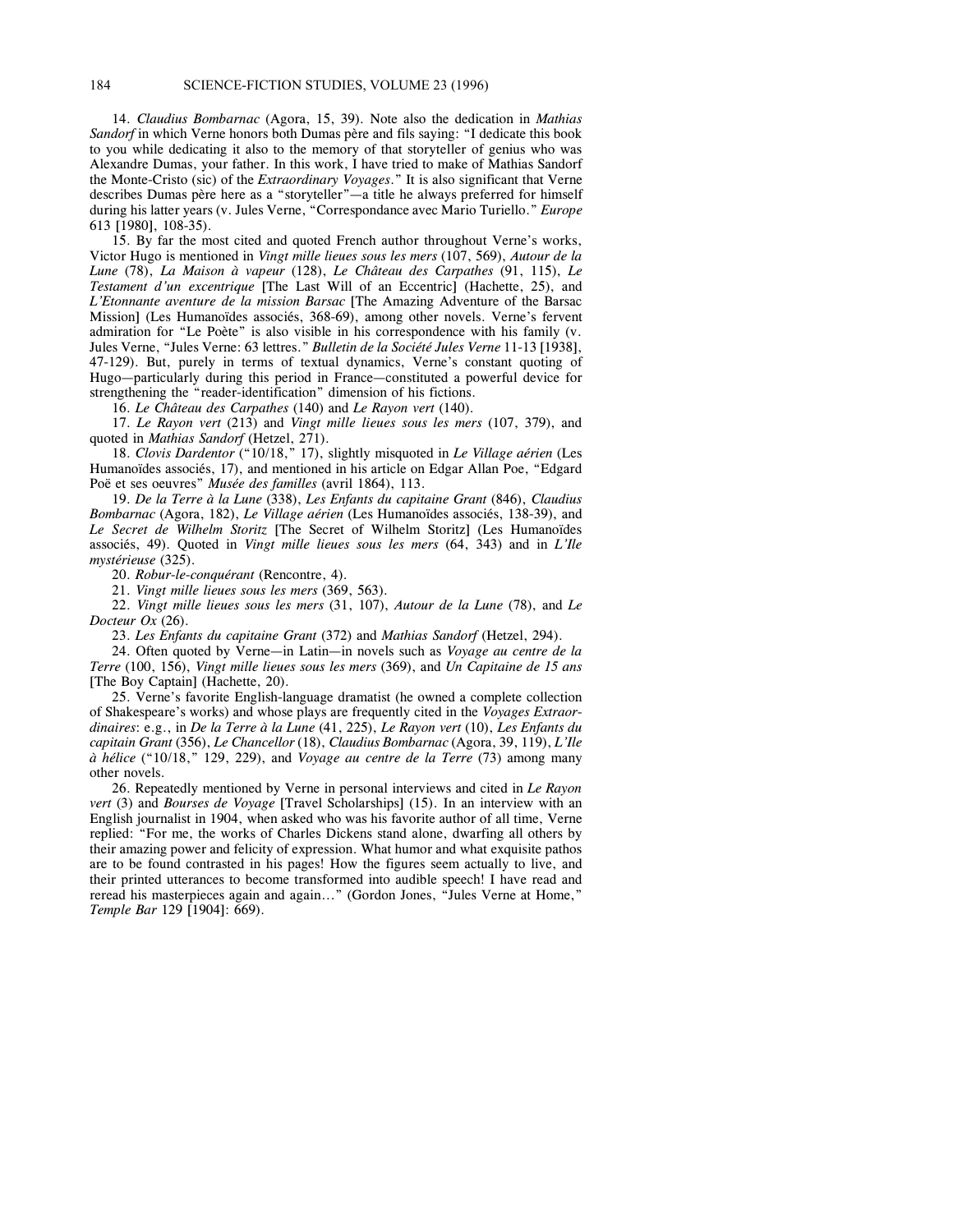27. Quoted in *Le Rayon vert* (15).

28. Cited in *Autour de la Lune* (132).

29. Daniel Defoe's masterpiece *Robinson Crusoe* could well be considered the most omnipresent literary intertext throughout the *Voyages Extraordinaires*, given the number and variety of "robinsonades'' which continuously appear in the series. Verne's obsession with Crusoe-like shipwrecks, do-it-yourselfism, and self-contained/enclosed spaces (v. Roland Barthes, "Nautilus et Bateau Ivre," in *Mythologies* [Paris: Seuil, 1957]: 90-92) was acknowledged by the author himself in his correspondence, memoires, and interviews. Cited in *Les Enfants du capitain Grant* (319, 325, 330, 779, 857), *Deux ans de vacances* [The Two-Year Vacation] (preface and 42, 185, 233), *Cinq semaines en ballon* (142), *Voyages et aventures du capitaine Hatteras* (Hachette, 320), *L'Ile mystérieuse* (140, 250), *Un Capitaine de 15 ans* (Hachette, 153), and many others.

30. Quoted in *De la Terre à la Lune* (226).

31. Cited in *Vingt mille lieues sous les mers* (59), *Le Tour du monde en 80 jours* (1), and *Claudius Bombarnac* (Agora, 119).

32. Quoted in *Les Enfants du capitaine Grant* (228).

33. Cited (mistakenly) in *Voyage au centre de la Terre* (316), in *Le Docteur Ox* (21), and in *Le Château des Carpathes* (11).

34. P.-J. Hetzel, "Avertissement de l'éditeur," *Voyages et aventures du capitaine Hatteras* (Hachette, 8).

35. Letter to the British publisher Sinnett, reprinted in the introduction (by Jacques Bergier) to Alexandre Dumas, *Isaac Lacquédem* (Paris: Bibliothèque Mondiale, 1955), 14.

36. *Isaac Laquédem* (220).

37. *Isaac Laquédem* (229-30).

38. *Voyage au centre de la Terre* (239).

39. *Voyages et aventures du capitaine Hatteras* (Hachette, 448).

40. Cf. Edgar Allan Poe's "MS Found in a Bottle" (1833), George Sand's *Laura, ou un voyage dans le cristal* [Laura, or the Journey into the Crystal] (1864), and Edgar Rice Burrough's *Pelucidar* series (1922-37), among others.

41. Reproduced in Jacques Van Herp, *Panorama de la science-fiction* (Verviers, Belgique: Marabout, 1975), 100.

42. Captain Adam Seaborn, *Symzonia*. NY: J. Seymour, 1820.

43. John Cleves Symmes and James McBride, *Symmes's Theory of Concentric Spheres: demonstrating that the earth is hollow, habitable within, and widely open at the poles*. Cincinnati: Morgan, Lodge & Fischer, 1826. See also John Wells Peck, "Symmes' Theory," *Ohio Archeological and Historical Publications* XVIII (1909): 28- 42. For the idea that "Seaborn" is a Symmes nom de plume, see SFS 3:98-99, #8, March 1976.

44. Charles Baudelaire, *Les Fleurs du Mal* (Paris: Garnier, 1959), 155.

45. Baudelaire, *Les Fleurs du Mal* (21).

46. *Vingt mille lieues sous les mers* (104).

47. Baudelaire, *Les Fleurs du Mal* (20).

48. Notice the following (quite rare) authorial acknowledgment in *Le Rayon vert*, as two of the novel's principal protagonists are being described: "Who could one better compare them to...if not these two charitable business men—so goodhearted, so devoted to each other, so affectionate—the brothers Cheeryble from the city of London, two of the most perfect characters to emerge from Dickens' imagination!...It would be impossible to find a more just resemblance, and should I be accused of having borrowed their characterization from the pages of *Nicholas Nickleby,* I believe nobody will begrudge this loan" (3).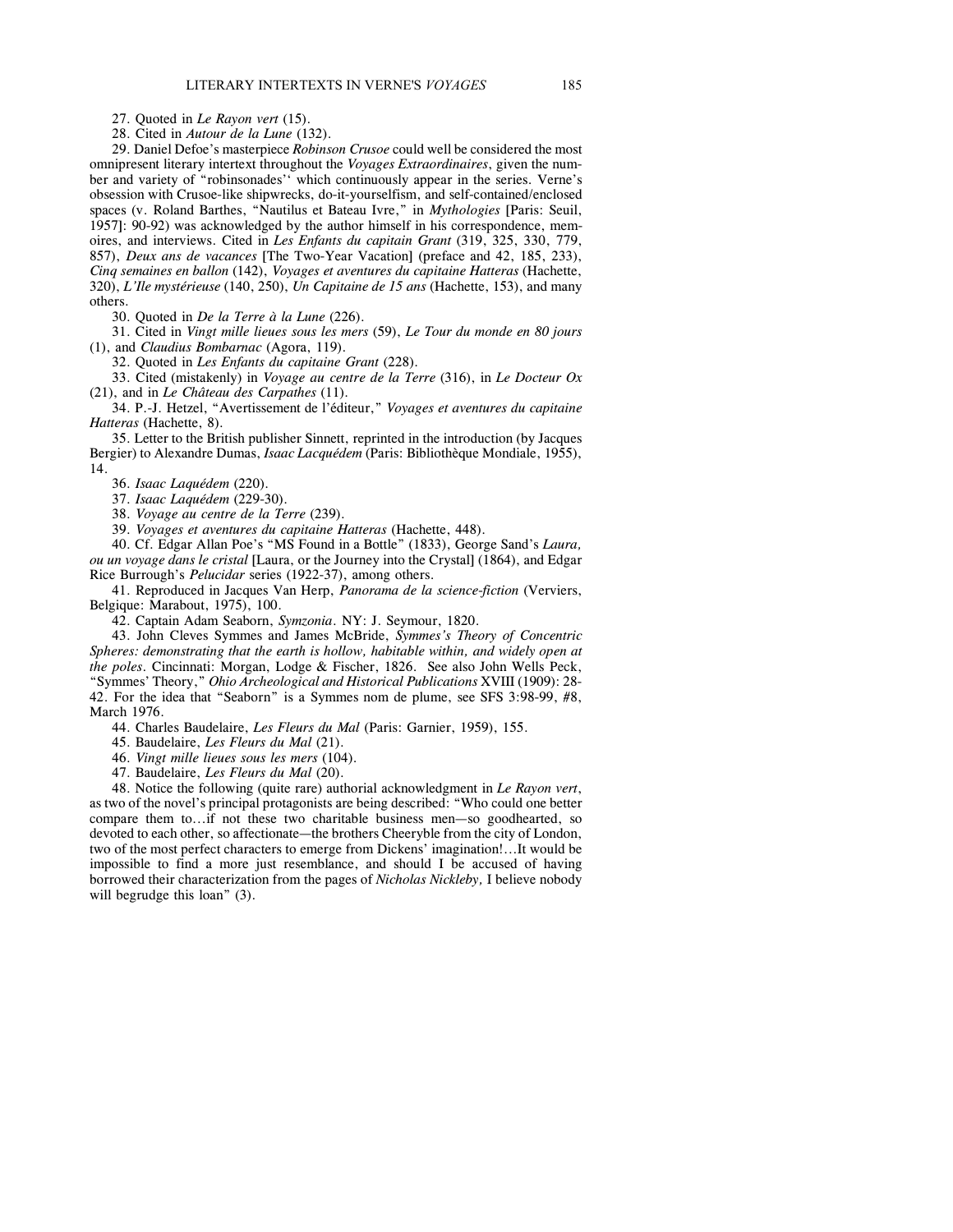49. Verne also occasionally errs when quoting from the works of such well-known authors. See, for example, his reference to Hoffmann in the novel *Voyage au centre de la Terre*: "We resembled this fantastic character of Hoffmann's who lost his shadow."(316). To my knowledge, Hoffmann never wrote of such a personnage (although he did, in one short story, tell of a man who had his mirror image stolen from him—a theme later developed by Offenbach in his *Les Contes d'Hoffmann* [The Tales of Hoffmann] in 1881). Verne was most probably thinking of a story by another German author with whom he was undoubtedly familiar: Adalbert Von Chamisso, a scientistexplorer-writer who portrayed just such a fictional character in his *Peter Schlemihls wundersame Geschichte* [Peter Schlemihl's Fantastic Story] (Nurnberg: J.L. Schrag, 1814), a fable which became very popular during the Romantic era in France. One French translation of this text is of particular note in this regard—*La Merveilleuse histoire de Peter Schlemihl, enrichie d'une savante préface où les curieux pourront apprendre ce que c'est que l'ombre* [The Marvellous Story of Peter Schlemihl, enriched with a scholarly preface where the curious can learn what it is to lose one's shadow] (1860)—not only because of the date of its appearance in France (i.e., during Verne's period of library research when he was accumulating interesting scientific data for his journal articles) but also because the French publishing house who marketed this particular edition was named *A.G. Hoffmann*! A mere coincidence? Or did Verne mistakenly attribute this tale to Hoffmann because of the French publisher's name on the title page? [Many thanks to Drs. Edith Welliver and Darryl Gibson of DePauw University for helping me to track down these references.]

50. Letter dated March, 1851. Reprinted in "Jules Verne: 63 Letters," *Bulletin de la Société Jules Verne* 11-13 (1938): 64.

51. Reprinted in Charles-Noël Martin, *La Vie et l'oeuvre de Jules Verne* (Paris: Michel de l'Ormeraie, 1978), p. 78.

52. For example, in *Une Ville flottante* [A Floating City] (154), *Les Indes noires* (90), *Claudius Bombarnac* (Agora, 174), *Le Sphinx des glaces* (246), *Deux ans de vacances* (preface), *Le Testament d'un excentrique* (Hachette, 148), and *Robur-leconquérant* (Rencontre, 83) among others.

53. Marie A. Belloc, "Jules Verne at Home," *Strand Magazine* 9 (Feb. 1895): 207-213.

54. James Fenimore Cooper, *The Crater, or Vulcan's Peak*. NY: Burgess, Stringer & Co., 1847.

55. *Le Château des Carpathes* (69).

56. *Voyages et aventures du capitaine Hatteras* (Hachette, 16).

57. *Les Enfants du capitaine Grant* (176).

58. Belloc, "Jules Verne at Home," (209).

59. For example, in *Cinq semaines en ballon* (16), *Les Enfants du capitaine Grant* (21, 25, 46), *Vingt mille lieues sous les mers* (438), *Claudius Bombarnac* (Agora, 119), and *Une Ville flottante* (154), among other novels.

60. *Le Rayon vert* (195).

61. In a letter to his publisher Hetzel, Verne confided: "I am very clumsy at expressing sentiments of love. Putting the word `love' down on paper frightens me. I'm perfectly aware of my awkwardness, and I sit there squirming without getting anywhere. So, in order to get round the difficulty, I mean to be very strait-laced. You ask me to throw in *a few words of feeling* from time to time. Yet those words of feeling just won't come! If they would, they would already be in." Reprinted in Jean Jules-Verne, *Jules Verne*. Translated by Roger Greaves. (London: Macdonald and Jane, 1973), 74.

62. *Les Enfants du capitaine Grant* (24-25).

63. For example, see Henri Potez, "Edgar Poe et Jules Verne," *La Revue* 80 (1909): 191-97; C.P. Cambiare, *The Influence of Edgar Allan Poe in France*. NY: